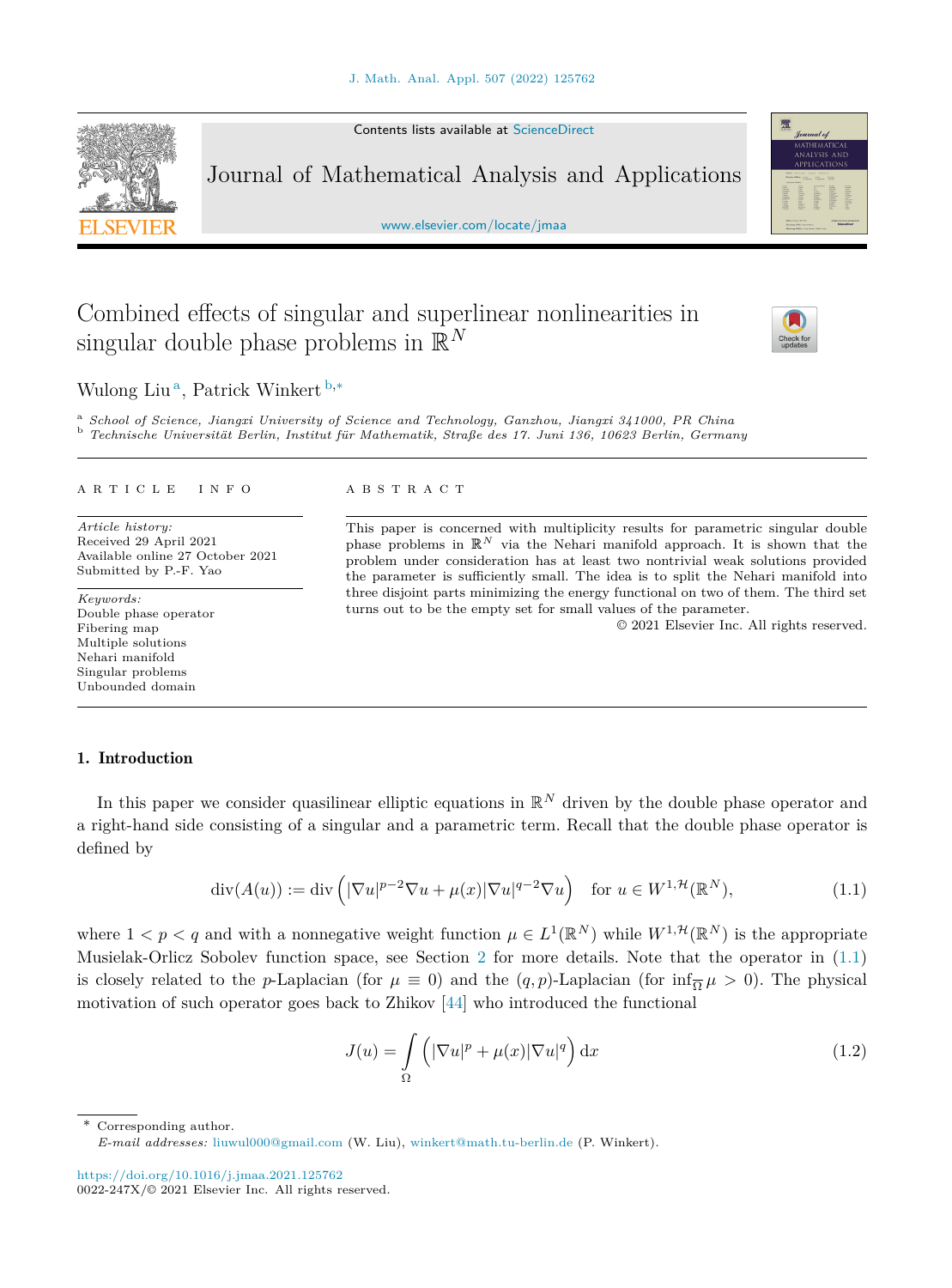<span id="page-1-0"></span>in order to provide models for strongly anisotropic materials where  $\Omega$  is a bounded domain. Other applications can be found in the works of Bahrouni-Rădulescu-Repovš [[1\]](#page-17-0) on transonic flows, Benci-D'Avenia-Fortunato-Pisani [[6\]](#page-17-0) on quantum physics and Cherfils-Il'yasov [\[10](#page-17-0)] on reaction diffusion systems.

It is easy to see that  $J(\cdot)$  defined in [\(1.2](#page-0-0)) has unbalanced growth and the ellipticity of  $J(\cdot)$  changes on the set where the weight function is zero. For further studies of functionals with  $(p, q)$ -growth we refer to the works of Baroni-Colombo-Mingione [\[4](#page-17-0),[5\]](#page-17-0), Byun-Oh [[8\]](#page-17-0), Colombo-Mingione [\[12](#page-17-0),[13\]](#page-17-0), De Filippis-Palatucci [[15\]](#page-17-0), Marcellini [\[28,29](#page-17-0)], Ok [\[34,35](#page-17-0)], Ragusa-Tachikawa [\[40](#page-18-0)] and the references therein.

In this paper we study the following singular problem

$$
-\operatorname{div}(A(u)) + u^{p-1} + \mu(x)u^{q-1} = \xi(x)u^{-\alpha} + \lambda u^{p-1} \quad \text{in } \mathbb{R}^N,
$$
\n(1.3)

with  $\lambda > 0$  being the parameter to be specified where we assume the following assumptions on the data:

- (H): (i)  $1 < p < q < N$ ,  $q < p^* = \frac{Np}{N-p}$  and  $0 \le \mu(\cdot) \in L^{\infty}(\mathbb{R}^N)$ ; (ii)  $0 < \alpha < 1$  and  $q < \nu < p^*$ ;
	- (iii)  $\xi(x) > 0$  for a.a.  $x \in \mathbb{R}^N$  and  $\xi \in L^{\sigma}(\mathbb{R}^N) \cap L^{\infty}(\mathbb{R}^N)$ , where  $\sigma > 1$  and there exists  $\kappa \geq 1$  such that

$$
p < \kappa \le p^*
$$
 and  $\frac{1}{\sigma} + \frac{1-\alpha}{\kappa} = 1.$ 

We call a function  $u \in W^{1,\mathcal{H}}(\mathbb{R}^N)$  a weak solution of problem  $(1.3)$  if  $\xi(\cdot)u^{-\alpha}v \in L^1(\mathbb{R}^N)$ ,  $u > 0$  for a.a.  $x \in \mathbb{R}^N$  and if

$$
\int_{\mathbb{R}^N} \left( |\nabla u|^{p-2} \nabla u + \mu(x) |\nabla u|^{q-2} \nabla u \right) \cdot \nabla v \, dx + \int_{\mathbb{R}^N} \left( u^{p-1} + \mu(x) u^{q-1} \right) v \, dx
$$
\n
$$
= \int_{\mathbb{R}^N} \xi(x) u^{-\alpha} v \, dx + \lambda \int_{\mathbb{R}^N} u^{\nu-1} v \, dx \tag{1.4}
$$

is satisfied for all  $v \in W^{1,\mathcal{H}}(\mathbb{R}^N)$ . It is easy to see that the definition of a weak solution in (1.4) is well-defined. The corresponding energy functional  $\Psi_{\lambda}: W^{1,\mathcal{H}}(\mathbb{R}^N) \to \mathbb{R}$  for problem (1.3) is given by

$$
\Psi_{\lambda}(u) = \frac{1}{p} ||u||_{1,p}^{p} + \frac{1}{q} (||\nabla u||_{q,\mu}^{q} + ||u||_{q,\mu}^{q}) - \frac{1}{1-\alpha} \int_{\mathbb{R}^{N}} \xi(x) |u|^{1-\alpha} dx - \frac{\lambda}{\nu} ||u||_{\nu}^{\nu}.
$$

Our main result reads as follows.

**Theorem 1.1.** Let hypotheses (H) be satisfied. Then there exists  $\lambda^* > 0$  such that for all  $\lambda \in (0, \lambda^*)$  problem (1.3) has at least two weak solutions  $u^*, v^* \in W^{1,\mathcal{H}}(\mathbb{R}^N)$  such that  $\Psi_\lambda(u^*) < 0 < \Psi_\lambda(v^*)$ .

The idea in the proof of Theorem 1.1 is the usage of the so-called Nehari manifold which is defined by

$$
\mathcal{N}_{\lambda} = \left\{ u \in W^{1, \mathcal{H}}(\mathbb{R}^{N}) \setminus \{0\} : \|u\|_{1, p}^{p} + \|\nabla u\|_{q, \mu}^{q} + \|u\|_{q, \mu}^{q} = \int_{\mathbb{R}^{N}} \xi(x)|u|^{1-\alpha} dx + \lambda \|u\|_{\nu}^{\nu} \right\}.
$$

We point out that  $\mathcal{N}_{\lambda}$  contains all nontrivial weak solutions of problem (1.3) but  $\mathcal{N}_{\lambda}$  is smaller than the whole space  $W^{1,\mathcal{H}}(\mathbb{R}^N)$ . We are going to split  $\mathcal{N}_{\lambda}$  into three disjoint parts and the minimizers of two of them provide us the two different weak solutions. The third set turns out to be the empty set.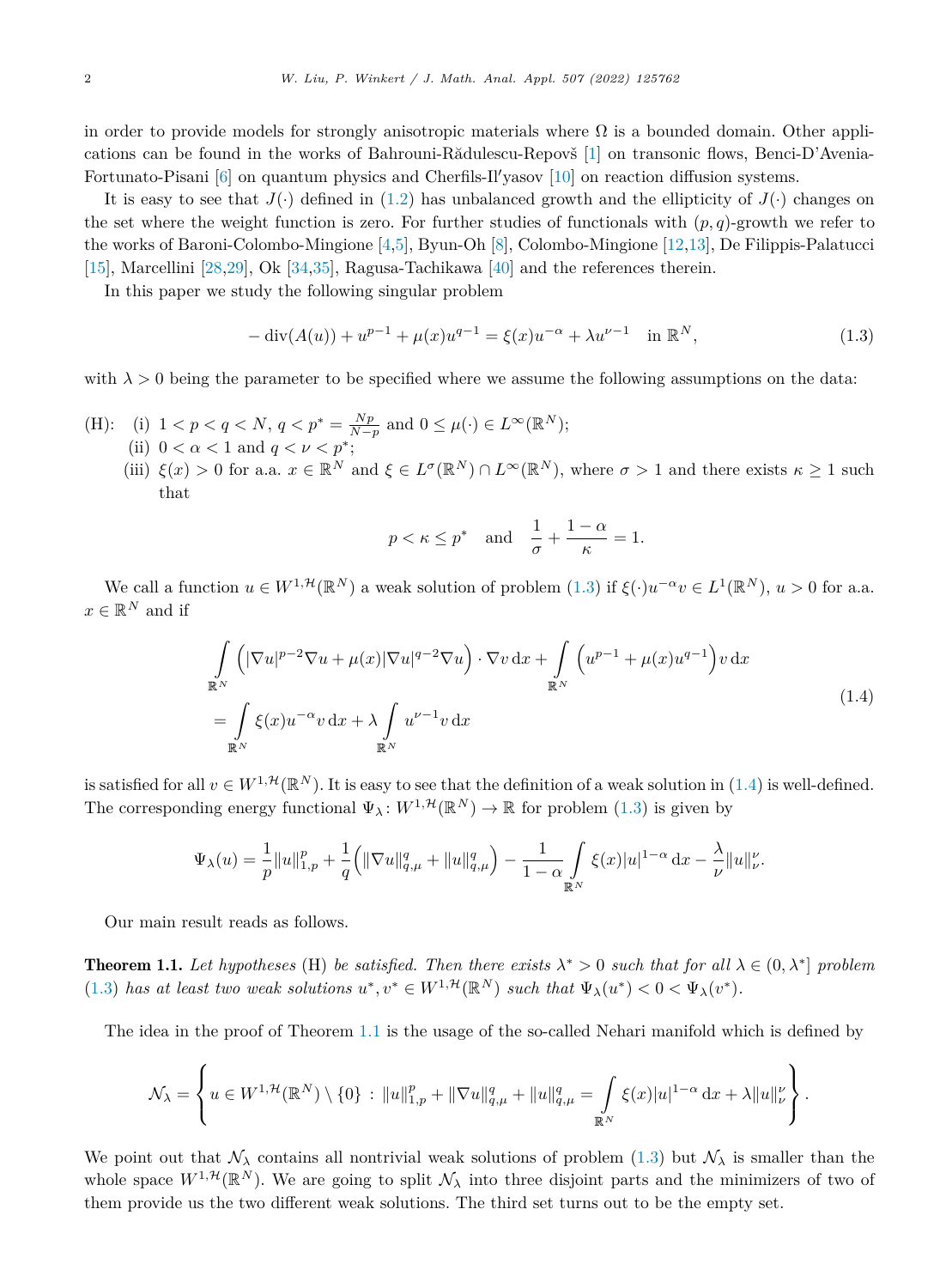This method was introduced by Nehari [[32,33\]](#page-17-0) and turned into a very powerful tool in order to find solutions for differential equations, especially when no regularity theory exists as it is the case for our problem. We refer to Szulkin-Weth [[41\]](#page-18-0) for a nice introduction to this technique.

To the best of our knowledge this is the first work dealing with a singular double phase problem on the whole of  $\mathbb{R}^N$ . The motivation of the paper comes from a recent work of Liu-Dai-Papageorgiou-Winkert [\[27](#page-17-0)] who studied a similar problem but on bounded domains  $\Omega \subseteq \mathbb{R}^N$  and solutions in the space  $W_0^{1,\mathcal{H}}(\Omega)$ . In our setting, the situation is different because we do not have simple embeddings of the form  $L^{s_1}(\mathbb{R}^N) \hookrightarrow$  $L^{s_2}(\mathbb{R}^N)$  for  $s_2 \leq s_1$  due to the unboundedness of the domain. Instead we need to strengthen the hypotheses on  $\xi(.)$ , see (H)(iii). On the other hand, since we do not use an equivalent norm as it is the case in [[27\]](#page-17-0), we were able to relax the assumptions on the weight function  $\mu(\cdot)$  and also on the exponents *p* and *q*. Indeed, in [[27\]](#page-17-0) it is supposed that  $\mu \in C^{0,1}(\overline{\Omega})$  while we only need  $\mu$  to be bounded. Moreover, the condition

$$
\frac{q}{p} < 1 + \frac{1}{N} \tag{1.5}
$$

is required in  $[27]$  $[27]$  which was used for the first time by Baroni-Colombo-Mingione  $[4, \text{see } (1.8)]$  $[4, \text{see } (1.8)]$  in order to obtain regularity results of local minimizers for double phase integrals. The condition is needed, for instance, for the density of smooth functions in suitable Musielak-Orlicz Sobolev spaces. In our paper it is enough to suppose that  $q < p^*$  which is weaker than inequality (1.5).

Existence results for singular double phase problems on bounded domains have only been done in few recent works. Chen-Ge-Wen-Cao [[9\]](#page-17-0) treated the problem

$$
-\operatorname{div}\left(|\nabla u|^{p-2}\nabla u + \mu(x)|\nabla u|^{q-2}\nabla u\right) = b(x)|u|^{-\vartheta-1}u + \lambda f(x,u) \quad \text{in } \Omega, \quad u = 0 \quad \text{on } \partial\Omega,
$$

where  $0 < \vartheta < 1$  and f is a Carathéodory function. It is shown that the problem has at least one weak solution with negative energy. Singular Finsler double phase problems have been recently studied by Farkas-Winkert [[17\]](#page-17-0) where the existence of a weak solution to the problem

$$
-\operatorname{div}\left(F^{p-1}(\nabla u)\nabla F(\nabla u)+\mu(x)F^{q-1}(\nabla u)\nabla F(\nabla u)\right)=u^{p^*-1}+\lambda\left(u^{\alpha-1}+g(u)\right)\quad\text{in }\Omega,
$$

with  $u = 0$  on  $\partial\Omega$  is shown by applying variational tools, while ( $\mathbb{R}^N, F$ ) stands for a Minkowski space. This work was extended to singular Finsler problems with nonlinear boundary condition by Farkas-Fiscella-Winkert [\[18](#page-17-0)]. In all these works, the domain is bounded, only the existence of one weak solution is shown and the methods are different from ours.

Finally, we mention some papers dealing with existence results for a double phase setting (or nonstandard growth) on bounded domains without singular term by applying different tools like critical point theory, Moses theory and variational tools as comparison and truncation techniques. We refer to Bahrouni-Rădulescu-Winkert [\[2](#page-17-0)], Barletta-Tornatore [\[3](#page-17-0)], Colasuonno-Squassina [\[11](#page-17-0)], El Manouni-Marino-Winkert [\[16\]](#page-17-0), Gasiński-Papageorgiou [\[19\]](#page-17-0), Gasiński-Winkert [\[20–22](#page-17-0)], Liu-Dai [[24,25\]](#page-17-0), Marino-Winkert [\[30\]](#page-17-0), Papageorgiou-Rădulescu-Repovš [\[36](#page-18-0)], Papageorgiou-Vetro-Vetro [\[37](#page-18-0)], Perera-Squassina [\[38](#page-18-0)], Rădulescu [\[39\]](#page-18-0), Zeng-Bai-Gasiński-Winkert [\[42,43](#page-18-0)] and the references therein. Only the work of Liu-Dai [[26\]](#page-17-0) deals with a double phase operator on the whole of  $\mathbb{R}^N$  but without a singular term.

The paper is organized as follows. In Section [2](#page-3-0) we present the main properties of the Musielak-Orlicz Sobolev spaces defined on  $\mathbb{R}^N$  including some embedding results. Section [3](#page-4-0) is devoted to the proof of Theorem [1.1](#page-1-0) which is splited into several propositions.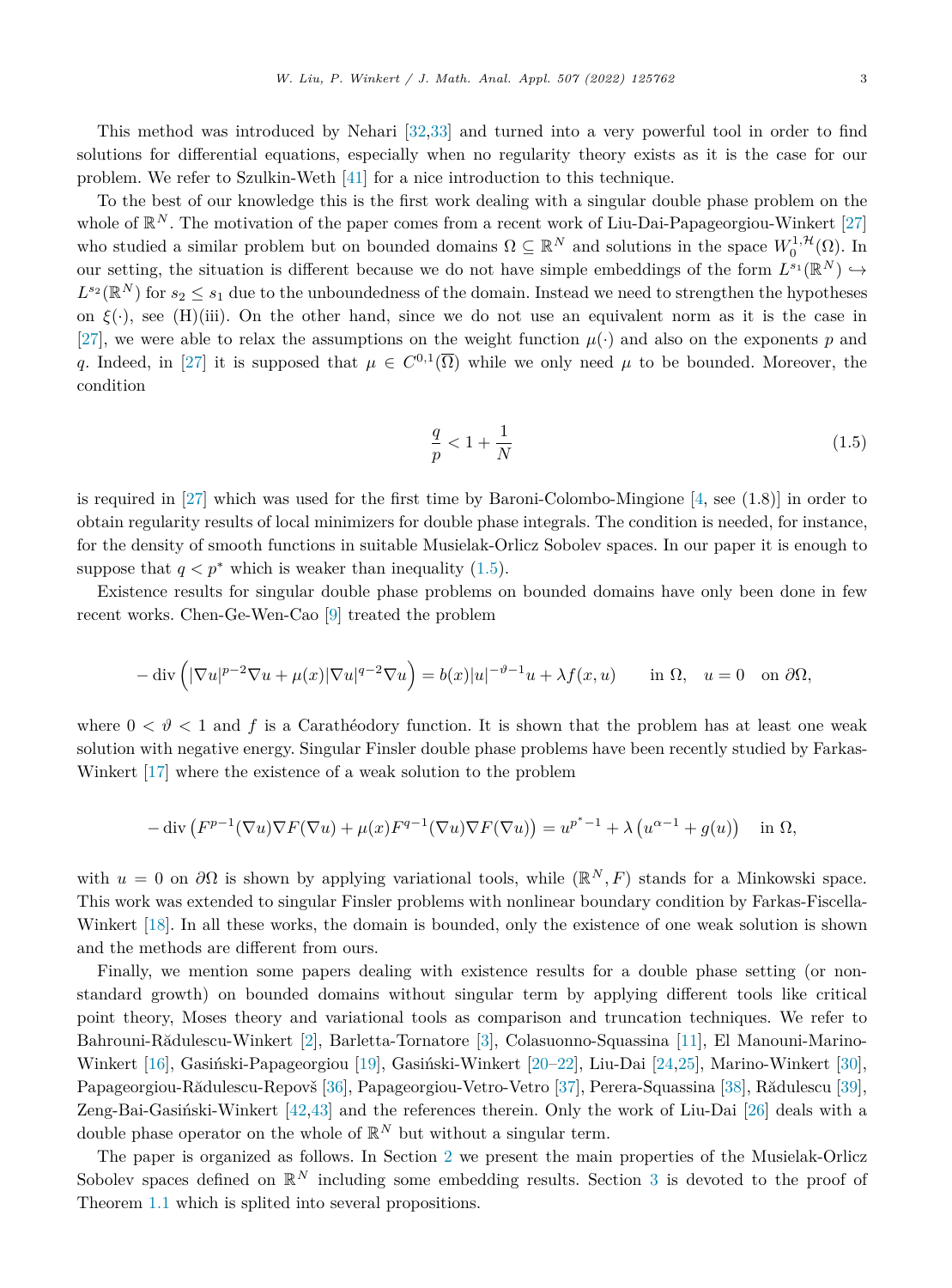## <span id="page-3-0"></span>2. Preliminaries

This section is concerned to the main properties of Musielak-Orlicz Sobolev spaces defined on R*<sup>N</sup>* . The results are mainly taken from Colasuonno-Squassina [\[11](#page-17-0)], Harjulehto-Hästö [\[23](#page-17-0)], Musielak [[31\]](#page-17-0) and Liu-Dai [[26\]](#page-17-0).

For  $1 \leq r \leq \infty$ ,  $L^r(\mathbb{R}^N)$  and  $L^r(\mathbb{R}^N;\mathbb{R}^N)$  stand for the usual Lebesgue spaces endowed with the norm  $\|\cdot\|_r$ . Furthermore, we denote by  $W^{1,r}(\mathbb{R}^N)$   $(1 < r < \infty)$  the usual Sobolev space equipped with the norm

$$
||u||_{1,r} = (||\nabla u||_r^r + ||u||_r^r)^{\frac{1}{r}}.
$$

Suppose condition  $(H)(i)$  and let  $M(\mathbb{R}^N)$  be the space of all measurable functions  $u: \mathbb{R}^N \to \mathbb{R}$ . Moreover, let  $\mathcal{H}: \mathbb{R}^N \times [0, \infty) \to [0, \infty)$  be the function defined by

$$
\mathcal{H}(x,t) = t^p + \mu(x)t^q.
$$

Then, by  $L^{\mathcal{H}}(\mathbb{R}^N)$  we denote the Musielak-Orlicz Lebesgue space given by

$$
L^{\mathcal{H}}(\mathbb{R}^N) = \left\{ u \in M(\mathbb{R}^N) : \int_{\mathbb{R}^N} \mathcal{H}(x, |u|) dx < +\infty \right\},\,
$$

which is endowed with the Luxemburg norm

$$
||u||_{\mathcal{H}} = \inf \left\{ \tau > 0 : \int_{\mathbb{R}^N} \mathcal{H} \left( x, \frac{|u|}{\tau} \right) dx \le 1 \right\}.
$$

From Liu-Dai [[26,](#page-17-0) Theorem 2.7 (i)] we know that the space  $L^{\mathcal{H}}(\mathbb{R}^N)$  is a reflexive Banach space.

Furthermore, we introduce the seminormed space

$$
L^q_\mu(\mathbb{R}^N) = \left\{ u \in M(\mathbb{R}^N) : \int_{\mathbb{R}^N} \mu(x) |u|^q \, \mathrm{d}x < +\infty \right\}
$$

with the seminorm

$$
||u||_{q,\mu} = \left(\int_{\mathbb{R}^N} \mu(x)|u|^q dx\right)^{\frac{1}{q}}.
$$

Similarly, we define  $L^q_\mu(\mathbb{R}^N;\mathbb{R}^N)$ .

The Musielak-Orlicz Sobolev space  $W^{1,\mathcal{H}}(\mathbb{R}^N)$  is defined by

$$
W^{1,\mathcal{H}}(\mathbb{R}^N) = \left\{ u \in L^{\mathcal{H}}(\mathbb{R}^N) : |\nabla u| \in L^{\mathcal{H}}(\mathbb{R}^N) \right\}
$$

equipped with the norm

$$
||u|| = ||\nabla u||_{\mathcal{H}} + ||u||_{\mathcal{H}},
$$

where  $\|\nabla u\|_{\mathcal{H}} = \|\nabla u\|_{\mathcal{H}}$ . As before, it is clear that  $W^{1,\mathcal{H}}(\mathbb{R}^N)$  is a reflexive Banach space, see Liu-Dai [[26,](#page-17-0) Theorem 2.7 (ii)].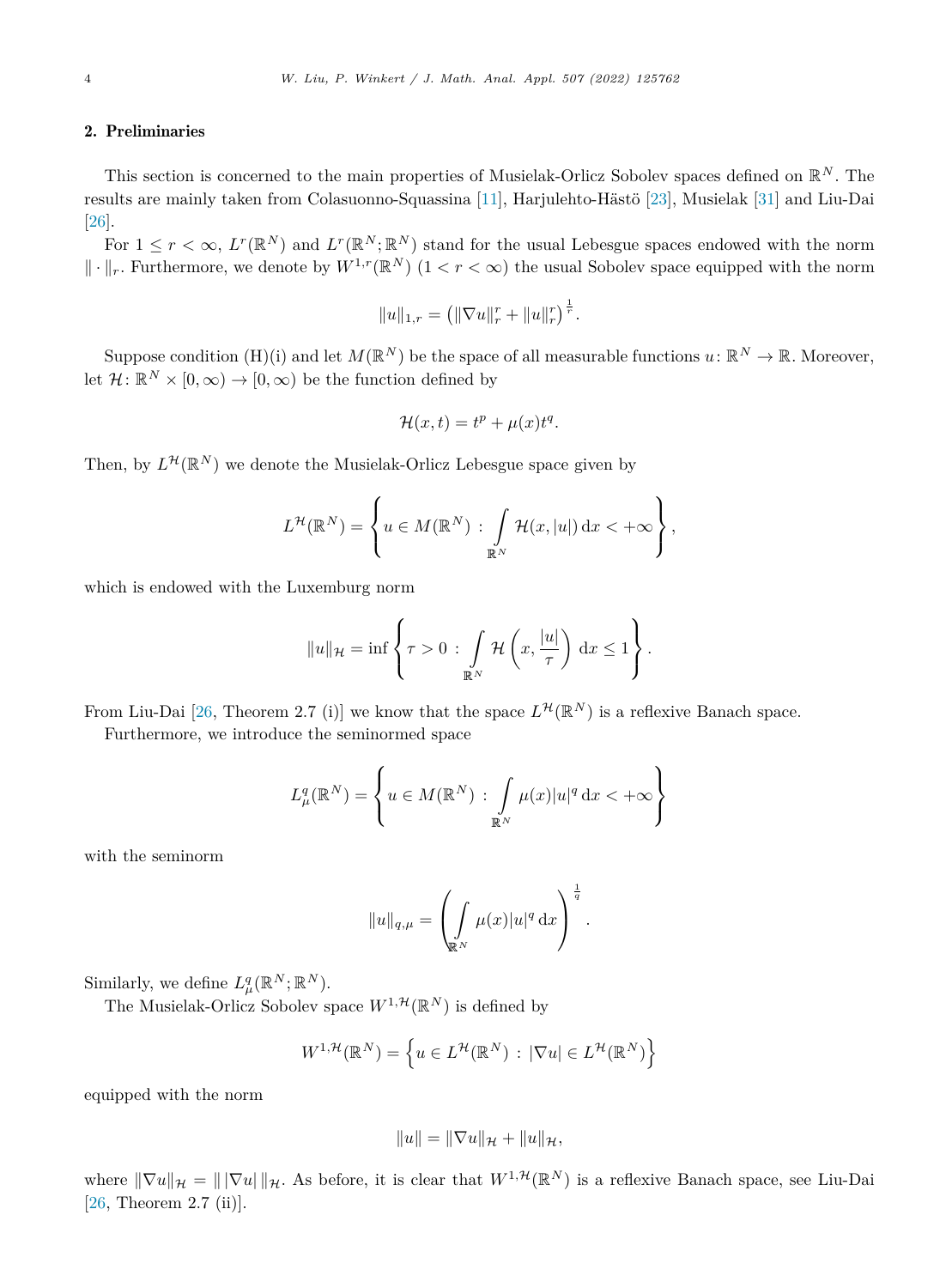<span id="page-4-0"></span>Moreover, we have the continuous embedding

$$
W^{1,\mathcal{H}}(\mathbb{R}^N) \hookrightarrow L^r(\mathbb{R}^N) \quad \text{for all } r \in [p,p^*],
$$
\n(2.1)

see Liu-Dai [\[26](#page-17-0), Theorem 2.7(iii)].

Let

$$
\varrho(u) = \int\limits_{\mathbb{R}^N} \left( |\nabla u|^p + \mu(x) |\nabla u|^q + |u|^p + \mu(x) |u|^q \right) dx.
$$
 (2.2)

The norm  $\|\cdot\|$  and the modular function  $\rho$  are related as follows, see Liu-Dai [\[24](#page-17-0), Proposition 2.1] or Crespo-Blanco-Gasiński-Harjulehto-Winkert [[14,](#page-17-0) Proposition 2.15].

**Proposition 2.1.** Let (H)(i) be satisfied, let  $y \in W^{1,\mathcal{H}}(\mathbb{R}^N)$  and let  $\varrho$  be defined by (2.2). Then the following *hold:*

- (i) If  $y \neq 0$ , then  $||y|| = \lambda$  if and only if  $\rho(\frac{y}{\lambda}) = 1$ ;
- (ii)  $||y|| < 1$  (resp. > 1, = 1) if and only if  $\rho(y) < 1$  (resp. > 1, = 1);
- (iii) *If*  $||y|| < 1$ *, then*  $||y||^q \leq \varrho(y) \leq ||y||^p$ *;*
- $\|f\|_y \| > 1$ , then  $\|y\|^p \leq \varrho(y) \leq \|y\|^q$ ;
- (v)  $||y|| \rightarrow 0$  *if and only if*  $\varrho(y) \rightarrow 0$ *;*
- (vi)  $||y|| \rightarrow +\infty$  *if and only if*  $\rho(y) \rightarrow +\infty$ *.*

# 3. Proof of Theorem [1.1](#page-1-0)

We recall that the corresponding energy functional  $\Psi_{\lambda}: W^{1,\mathcal{H}}(\mathbb{R}^{N}) \to \mathbb{R}$  of problem [\(1.3](#page-1-0)) is defined by

$$
\Psi_{\lambda}(u) = \frac{1}{p} ||u||_{1,p}^{p} + \frac{1}{q} (||\nabla u||_{q,\mu}^{q} + ||u||_{q,\mu}^{q}) - \frac{1}{1-\alpha} \int_{\mathbb{R}^{N}} \xi(x) |u|^{1-\alpha} dx - \frac{\lambda}{\nu} ||u||_{\nu}^{\nu}.
$$

We know that  $\Psi_{\lambda}$  is not a  $C^1$ -functional because of the singular term in problem ([1.3](#page-1-0)). For  $u \in W^{1,\mathcal{H}}(\mathbb{R}^N) \setminus$  $\{0\}$ , we introduce the fibering function  $\omega_u : [0, +\infty) \to \mathbb{R}$  given by

$$
\omega_u(t) = \Psi_\lambda(tu) \quad \text{for all } t \ge 0.
$$

Clearly,  $\omega_u \in C^{\infty}((0,\infty))$ . The idea in the proof of Theorem [1.1](#page-1-0) is to minimize the energy functional  $\Psi_{\lambda}: W^{1,\mathcal{H}}(\mathbb{R}^{N}) \to \mathbb{R}$  on the so-called Nehari manifold  $\mathcal{N}_{\lambda}$ . This manifold is defined as

$$
\mathcal{N}_{\lambda} = \left\{ u \in W^{1, \mathcal{H}}(\mathbb{R}^{N}) \setminus \{0\} : \|u\|_{1, p}^{p} + \|\nabla u\|_{q, \mu}^{q} + \|u\|_{q, \mu}^{q} = \int_{\mathbb{R}^{N}} \xi(x)|u|^{1-\alpha} dx + \lambda \|u\|_{\nu}^{p} \right\}
$$
  
= 
$$
\left\{ u \in W^{1, \mathcal{H}}(\mathbb{R}^{N}) \setminus \{0\} : \omega_{u}'(1) = 0 \right\}.
$$

In order to find our two different weak solutions stated in Theorem [1.1](#page-1-0) we have to decompose the set  $\mathcal{N}_{\lambda}$ into three disjoint sets. To this end, let

$$
\mathcal{N}_{\lambda}^{+} = \left\{ u \in \mathcal{N}_{\lambda} : (p + \alpha - 1) ||u||_{1,p}^{p} + (q + \alpha - 1) (||\nabla u||_{q,\mu}^{q} + ||u||_{q,\mu}^{q}) > \lambda(\nu + \alpha - 1) ||u||_{\nu}^{\nu} \right\},
$$
  
=  $\{ u \in \mathcal{N}_{\lambda} : \omega_{u}''(1) > 0 \},$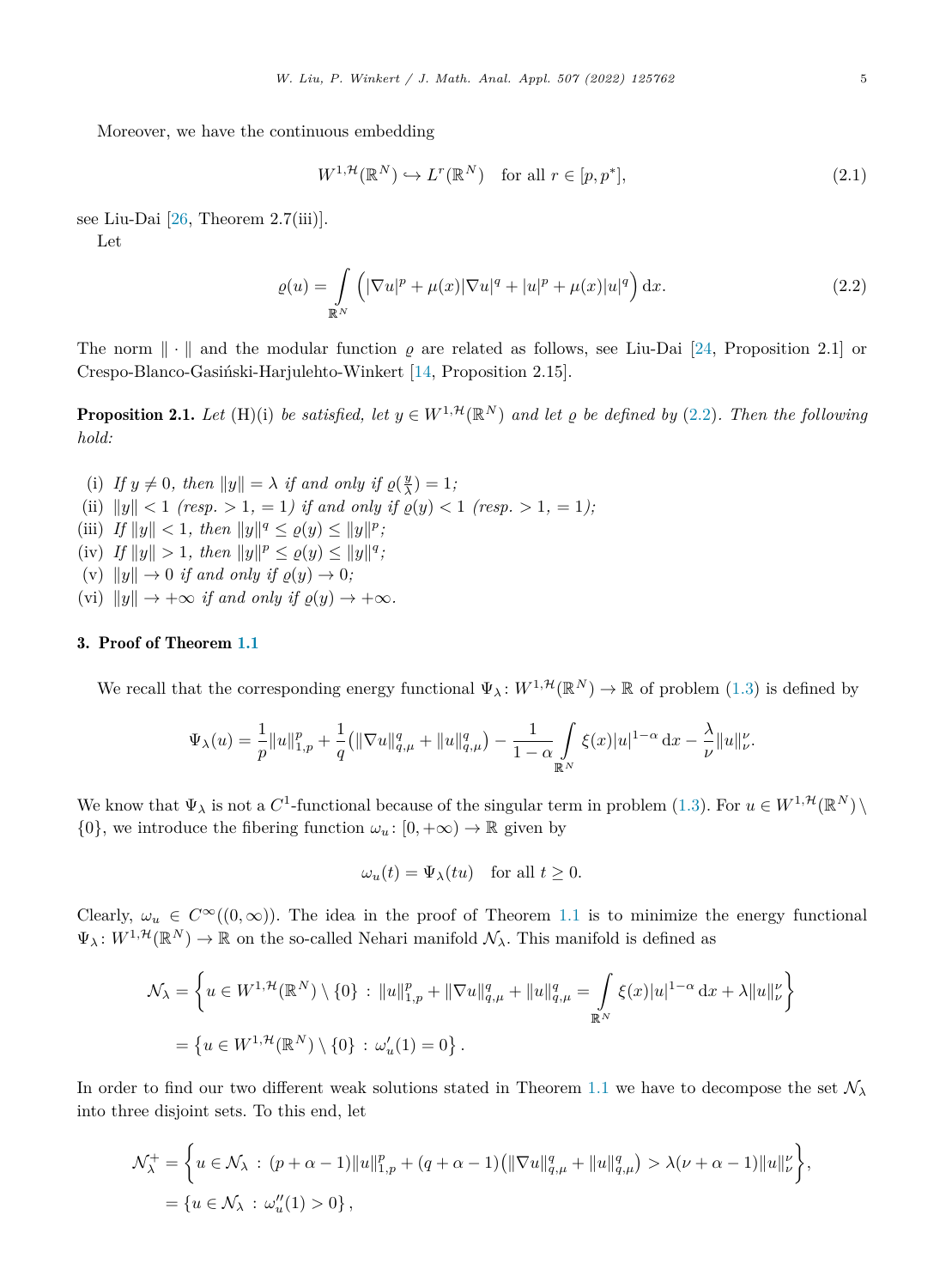<span id="page-5-0"></span>
$$
\mathcal{N}_{\lambda}^{0} = \left\{ u \in \mathcal{N}_{\lambda} : (p + \alpha - 1) ||u||_{1, p}^{p} + (q + \alpha - 1) (||\nabla u||_{q, \mu}^{q} + ||u||_{q, \mu}^{q}) = \lambda(\nu + \alpha - 1) ||u||_{\nu}^{\nu} \right\},
$$
  
\n
$$
= \left\{ u \in \mathcal{N}_{\lambda} : \omega_{u}''(1) = 0 \right\},
$$
  
\n
$$
\mathcal{N}_{\lambda}^{-} = \left\{ u \in \mathcal{N}_{\lambda} : (p + \alpha - 1) ||u||_{1, p}^{p} + (q + \alpha - 1) (||\nabla u||_{q, \mu}^{q} + ||u||_{q, \mu}^{q}) < \lambda(\nu + \alpha - 1) ||u||_{\nu}^{\nu} \right\}
$$
  
\n
$$
= \left\{ u \in \mathcal{N}_{\lambda} : \omega_{u}''(1) < 0 \right\}.
$$

The next proposition will show that the functional  $\Psi_{\lambda}$  restricted to  $\mathcal{N}_{\lambda}$  is coercive.

**Proposition 3.1.** Let hypotheses (H) be satisfied. Then  $\Psi_{\lambda}|_{\mathcal{N}_{\lambda}}$  is coercive.

**Proof.** Taking  $u \in \mathcal{N}_{\lambda}$  with  $||u|| > 1$ , we obtain from the definition of  $\mathcal{N}_{\lambda}$  that

$$
-\frac{\lambda}{\nu}||u||_{\nu}^{\nu} = -\frac{1}{\nu} (||u||_{1,p}^{p} + ||\nabla u||_{q,\mu}^{q} + ||u||_{q,\mu}^{q}) + \frac{1}{\nu} \int_{\mathbb{R}^{N}} \xi(x)|u|^{1-\alpha} dx.
$$
\n(3.1)

Combining  $(3.1)$  with  $\Psi_{\lambda}$ , using Proposition [2.1](#page-4-0) (iv) along with Hölder's inequality, see hypothesis (H)(iii), and applying the embedding [\(2.1\)](#page-4-0) leads to

$$
\Psi_{\lambda}(u) = \left[\frac{1}{p} - \frac{1}{\nu}\right] \|u\|_{1,p}^p + \left[\frac{1}{q} - \frac{1}{\nu}\right] \left(\|\nabla u\|_{q,\mu}^q + \|u\|_{q,\mu}^q\right) + \left[\frac{1}{\nu} - \frac{1}{1-\alpha}\right] \int_{\mathbb{R}^N} \xi(x)|u|^{1-\alpha} dx
$$
  
\n
$$
\geq \left[\frac{1}{q} - \frac{1}{\nu}\right] \varrho(u) + \left[\frac{1}{\nu} - \frac{1}{1-\alpha}\right] \|\xi\|_{\sigma} \|u\|_{\kappa}^{1-\alpha}
$$
  
\n
$$
\geq c_1 \|u\|^p - c_2 \|u\|^{1-\alpha}
$$

for some constants  $c_1, c_2 > 0$  since  $p < q < \nu$  by hypotheses (H)(i), (ii). Therefore, because of  $1 - \alpha < 1 < p$ , the assertion is proved.  $\Box$ 

We define  $m_{\lambda}^{+} = \inf_{\mathcal{N}_{\lambda}^{+}} \Psi_{\lambda}$ .

**Proposition 3.2.** Let hypotheses (H) be satisfied and suppose that  $\mathcal{N}^{\perp}_{\lambda} \neq \emptyset$ . Then  $m^{\perp}_{\lambda} < 0$ .

**Proof.** Choosing  $u \in \mathcal{N}^+_{\lambda} \neq \emptyset$  and noticing that  $\mathcal{N}^+_{\lambda} \subseteq \mathcal{N}_{\lambda}$  gives

$$
-\frac{1}{1-\alpha} \int_{\mathbb{R}^N} \xi(x)|u|^{1-\alpha} dx = -\frac{1}{1-\alpha} \left( \|u\|_{1,p}^p + \|\nabla u\|_{q,\mu}^q + \|u\|_{q,\mu}^q \right) + \frac{\lambda}{1-\alpha} \|u\|_{\nu}^{\nu}.
$$
 (3.2)

Since  $u \in \mathcal{N}_{\lambda}^{+}$ , we have

$$
\lambda \|u\|_{\nu}^{\nu} < \frac{p+\alpha-1}{\nu+\alpha-1} \|u\|_{1,p}^p + \frac{q+\alpha-1}{\nu+\alpha-1} \left( \|\nabla u\|_{q,\mu}^q + \|u\|_{q,\mu}^q \right). \tag{3.3}
$$

Combining (3.2) and (3.3) with the definition of  $\Psi_{\lambda}$  leads to

$$
\Psi_{\lambda}(u) = \frac{1}{p} ||u||_{1,p}^{p} + \frac{1}{q} (||\nabla u||_{q,\mu}^{q} + ||u||_{q,\mu}^{q}) - \frac{1}{1-\alpha} \int_{\mathbb{R}^{N}} \xi(x) |u|^{1-\alpha} dx - \frac{\lambda}{\nu} ||u||_{\nu}^{\nu}
$$

$$
= \left[\frac{1}{p} - \frac{1}{1-\alpha}\right] ||u||_{1,p}^{p} + \left[\frac{1}{q} - \frac{1}{1-\alpha}\right] (||\nabla u||_{q,\mu}^{q} + ||u||_{q,\mu}^{q}) + \lambda \left[\frac{1}{1-\alpha} - \frac{1}{\nu}\right] ||u||_{\nu}^{\nu}
$$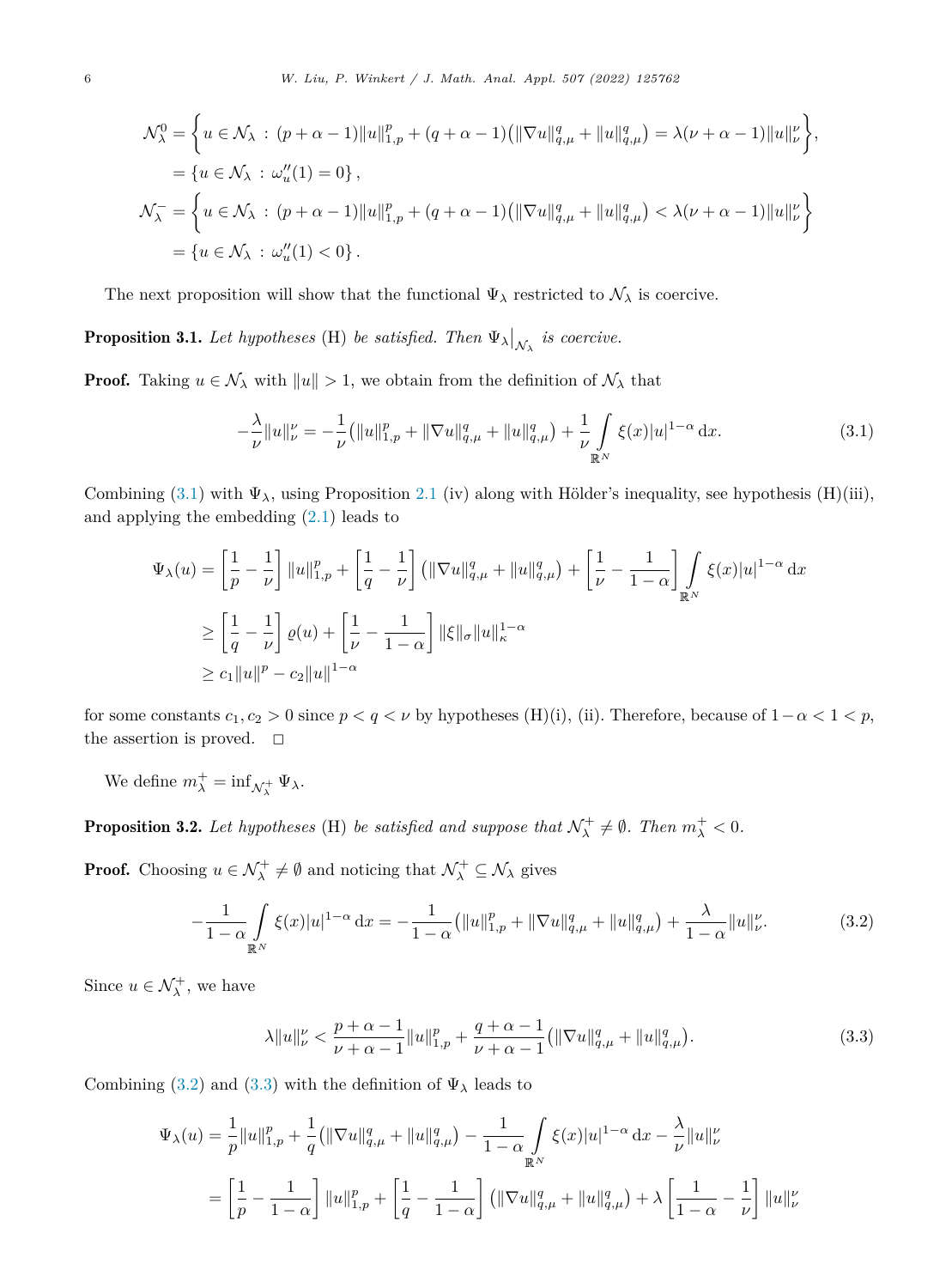<span id="page-6-0"></span>
$$
$$
\begin{aligned}\n& < \left[ \frac{-(p+\alpha-1)}{p(1-\alpha)} + \frac{p+\alpha-1}{\nu+\alpha-1} \cdot \frac{\nu+\alpha-1}{\nu(1-\alpha)} \right] ||u||_{1,p}^p \\
& &+ \left[ \frac{-(q+\alpha-1)}{q(1-\alpha)} + \frac{q+\alpha-1}{\nu+\alpha-1} \cdot \frac{\nu+\alpha-1}{\nu(1-\alpha)} \right] (||\nabla u||_{q,\mu}^q + ||u||_{q,\mu}^q) \\
& = \frac{p+\alpha-1}{1-\alpha} \left[ \frac{1}{\nu} - \frac{1}{p} \right] ||u||_{1,p}^p + \frac{q+\alpha-1}{1-\alpha} \left[ \frac{1}{\nu} - \frac{1}{q} \right] (||\nabla u||_{q,\mu}^q + ||u||_{q,\mu}^q) \\
&< 0,\n\end{aligned}
$$
$$

due to  $p < q < \nu$ . Therefore,  $\Psi_{\lambda}|_{\mathcal{N}_{\lambda}^{+}} < 0$  which implies  $m_{\lambda}^{+} < 0$ .  $\Box$ 

**Proposition 3.3.** Let hypotheses (H) be satisfied. Then there exists  $\overline{\lambda} > 0$  such that  $\mathcal{N}_{\lambda}^{0} = \emptyset$  for all  $(0, \overline{\lambda})$ .

**Proof.** We are going to prove the assertion via contradiction. To this end, let us assume that for every  $\overline{\lambda} > 0$ there exists  $\lambda \in (0, \overline{\lambda})$  such that  $\mathcal{N}^0_{\lambda} \neq \emptyset$ . Thus, for any given  $\lambda > 0$  there exists an element  $u \in \mathcal{N}^0_{\lambda}$  such that

$$
(p+\alpha-1)||u||_{1,p}^p + (q+\alpha-1)(||\nabla u||_{q,\mu}^q + ||u||_{q,\mu}^q) = \lambda(\nu+\alpha-1)||u||_{\nu}^{\nu}.
$$
 (3.4)

Because of  $u \in \mathcal{N}_{\lambda}$  we have

$$
(\nu + \alpha - 1) \|u\|_{1,p}^p + (\nu + \alpha - 1) \left( \|\nabla u\|_{q,\mu}^q + \|u\|_{q,\mu}^q \right)
$$
  
= 
$$
(\nu + \alpha - 1) \int_{\mathbb{R}^N} \xi(x) |u|^{1-\alpha} dx + \lambda(\nu + \alpha - 1) \|u\|_{\nu}^{\nu}.
$$
 (3.5)

Subtracting  $(3.4)$  from  $(3.5)$  results in

$$
(\nu - p) \|u\|_{1,p}^p + (\nu - q) \left( \|\nabla u\|_{q,\mu}^q + \|u\|_{q,\mu}^q \right) = (\nu + \alpha - 1) \int\limits_{\mathbb{R}^N} \xi(x) |u|^{1-\alpha} dx.
$$
 (3.6)

From  $(3.6)$  we obtain by using Proposition [2.1\(](#page-4-0)iii), (iv), hypothesis H(iii) and  $(2.1)$  $(2.1)$  that

$$
\min\left\{\|u\|^p, \|u\|^q\right\} \le c_3 \|u\|^{1-\alpha}
$$

for some  $c_3 > 0$  since  $1 - \alpha < 1 < p < q < \nu$ . Therefore,

$$
||u|| \leq c_4 \tag{3.7}
$$

for some  $c_4 > 0$ .

On the other hand, from  $(3.4)$ , taking Proposition [2.1](#page-4-0)(iii), (iv) and  $(2.1)$  into account, we obtain

$$
\min\left\lbrace \Vert u\Vert^p, \Vert u\Vert^q\right\rbrace \leq \lambda c_5 \Vert u\Vert^{\nu}
$$

for some  $c_5 > 0$ . This leads to

$$
||u|| \ge \left(\frac{1}{\lambda c_5}\right)^{\frac{1}{\nu - p}} \quad \text{or} \quad ||u|| \ge \left(\frac{1}{\lambda c_5}\right)^{\frac{1}{\nu - q}}.
$$

Due to  $p < q < \nu$ , we see that if  $\lambda \to 0^+$ , then  $||u|| \to +\infty$  contradicting (3.7).  $\Box$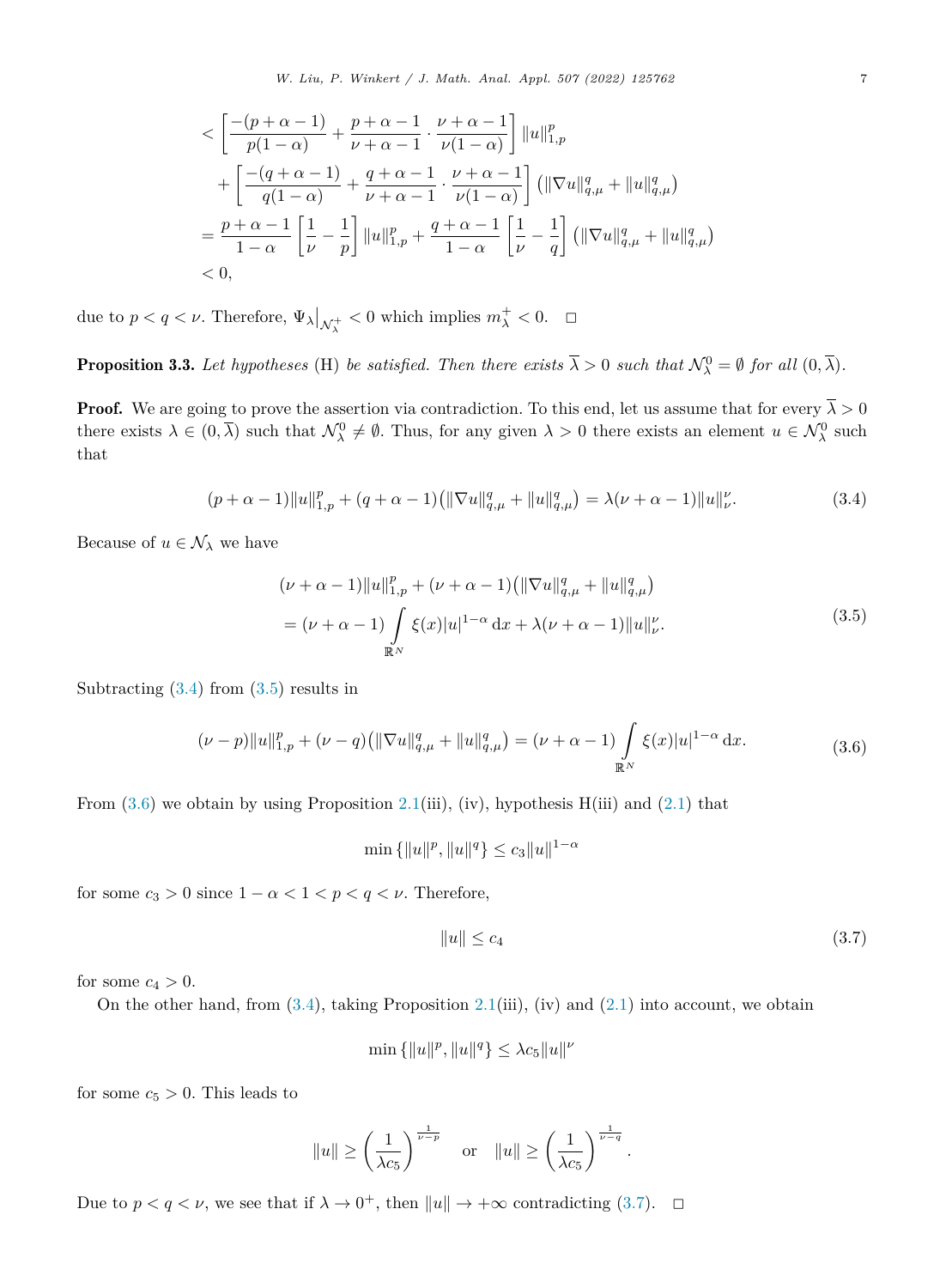<span id="page-7-0"></span>**Proposition 3.4.** Let hypotheses (H) be satisfied. Then there exists  $\hat{\lambda} \in (0, \overline{\lambda}]$  such that  $\mathcal{N}_{\lambda}^{\pm} \neq \emptyset$  for all  $\lambda \in (0, \hat{\lambda})$ . Furthermore, for any  $\lambda \in (0, \hat{\lambda})$ , there exists  $u^* \in \mathcal{N}^+_{\lambda}$  such that  $\Psi_{\lambda}(u^*) = m_{\lambda}^+ < 0$  and  $u^{*}(x) \geq 0$  *for a.a.*  $x \in \mathbb{R}^{N}$ *.* 

**Proof.** Let  $u \in W^{1,\mathcal{H}}(\mathbb{R}^N) \setminus \{0\}$ . We introduce the function  $\hat{\psi}_u : (0, +\infty) \to \mathbb{R}$  given by

$$
\hat{\psi}_u(t) = t^{p-\nu} \|u\|_{1,p}^p - t^{-\nu - \alpha + 1} \int_{\mathbb{R}^N} \xi(x) |u|^{1-\alpha} dx.
$$

First note, since  $\nu - p < \nu + \alpha - 1$ , there exists  $\hat{t}_0 > 0$  such that

$$
\hat{\psi}_u\left(\hat{t}_0\right) = \max_{t>0} \hat{\psi}_u(t).
$$

Thus,  $\hat{\psi}'_u(\hat{t}_0) = 0$ , or equivalently

$$
(p - \nu)\hat{t}_0^{p - \nu - 1} \|u\|_{1,p}^p + (\nu + \alpha - 1)\hat{t}_0^{-\nu - \alpha} \int\limits_{\mathbb{R}^N} \xi(x)|u|^{1-\alpha} dx = 0,
$$

which implies

$$
\hat{t}_0 = \left[ \frac{(\nu + \alpha - 1) \int_{\mathbb{R}^N} \xi(x) |u|^{1-\alpha} dx}{(\nu - p) ||u||_{1,p}^p} \right]^{\frac{1}{p+\alpha-1}}.
$$

Furthermore, we obtain

$$
\hat{\psi}_{u}(\hat{t}_{0}) = \frac{\left[ (\nu - p) ||u||_{1,p}^{p} \right]^{\frac{\nu - p}{p + \alpha - 1}}}{\left[ (\nu + \alpha - 1) \int_{\mathbb{R}^{N}} \xi(x) |u|^{1 - \alpha} dx \right]^{\frac{\nu - p}{p + \alpha - 1}}} ||u||_{1,p}^{p}
$$
\n
$$
- \frac{\left[ (\nu - p) ||u||_{1,p}^{p} \right]^{\frac{\nu + \alpha - 1}{p + \alpha - 1}}}{\left[ (\nu + \alpha - 1) \int_{\mathbb{R}^{N}} \xi(x) |u|^{1 - \alpha} dx \right]^{\frac{\nu + \alpha - 1}{p + \alpha - 1}}} \int_{\mathbb{R}^{N}} \xi(x) |u|^{1 - \alpha} dx
$$
\n
$$
= \frac{(\nu - p)^{\frac{\nu - p}{p + \alpha - 1}}}{(\nu + \alpha - 1)^{\frac{\nu - p}{p + \alpha - 1}}} \left[ \int_{\mathbb{R}^{N}} \xi(x) |u|^{1 - \alpha} dx \right]^{\frac{\nu - p}{p + \alpha - 1}}
$$
\n
$$
- \frac{(\nu - p)^{\frac{\nu + \alpha - 1}{p + \alpha - 1}}}{(\nu + \alpha - 1)^{\frac{\nu + \alpha - 1}{p + \alpha - 1}}} \left[ \int_{\mathbb{R}^{N}} \xi(x) |u|^{1 - \alpha} dx \right]^{\frac{\nu - p}{p + \alpha - 1}}
$$
\n
$$
= \frac{p + \alpha - 1}{\nu - p} \left[ \frac{\nu - p}{\nu + \alpha - 1} \right]^{\frac{\nu + \alpha - 1}{p + \alpha - 1}} \frac{(||u||_{1,p}^{p})^{\frac{\nu + \alpha - 1}{p + \alpha - 1}}}{\left[ \int_{\mathbb{R}^{N}} \xi(x) |u|^{1 - \alpha} dx \right]^{\frac{\nu - p}{p + \alpha - 1}}}.
$$
\n(A.38)

Moreover, from hypothesis H(iii), Hölder's inequality and the continuous embedding  $W^{1,p}(\mathbb{R}^N) \hookrightarrow L^{\kappa}(\mathbb{R}^N)$ , we get

$$
\int_{\mathbb{R}^N} \xi(x)|u|^{1-\alpha} dx \le c_6 \|u\|_{1,p}^{1-\alpha}
$$
\n(3.9)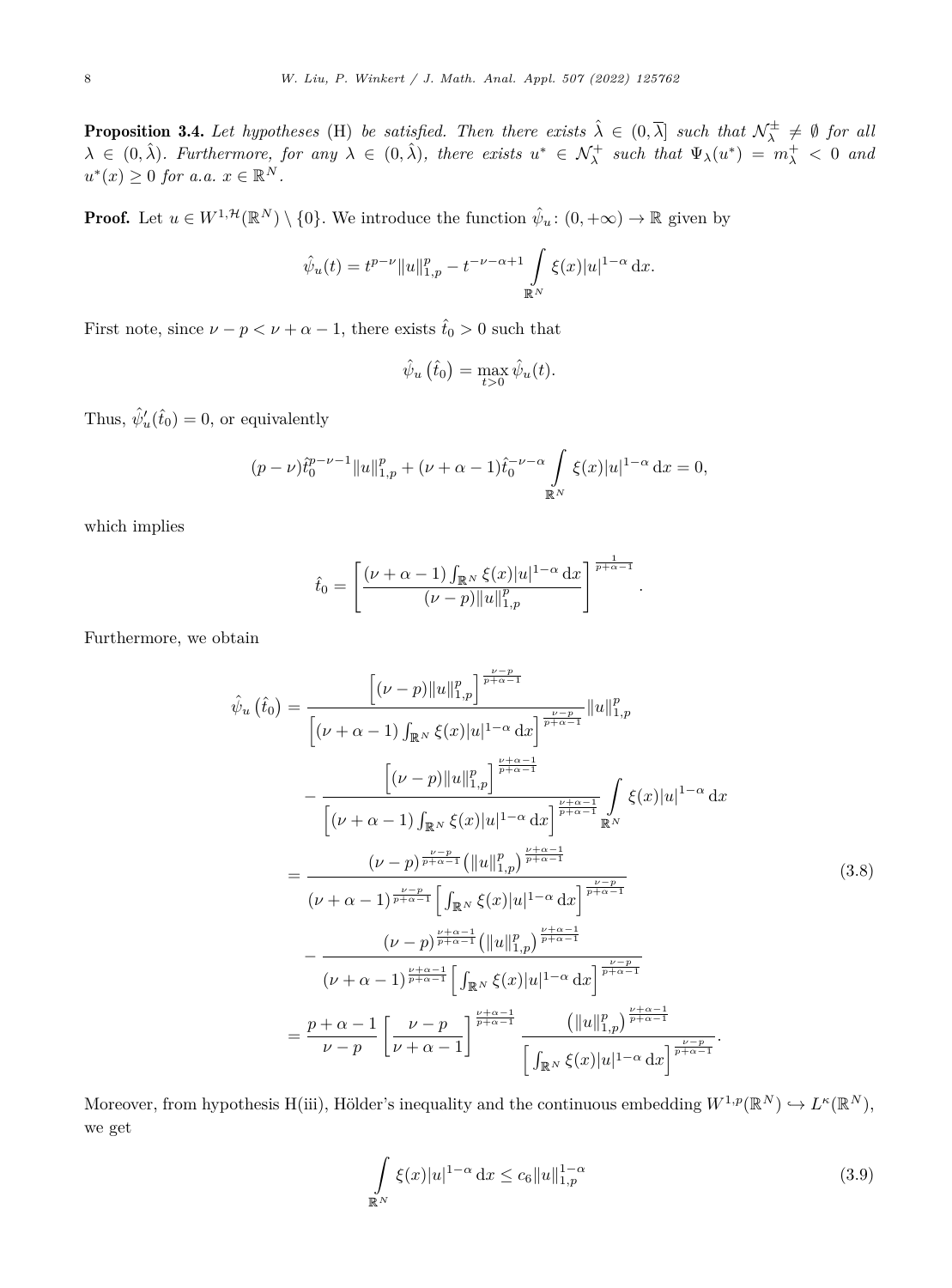<span id="page-8-0"></span>for some  $c_6 > 0$ . Combining [\(3.8](#page-7-0)) and [\(3.9\)](#page-7-0) along with the continuous embedding  $W^{1,p}(\mathbb{R}^N) \hookrightarrow L^p(\mathbb{R}^N)$ leads to

$$
\hat{\psi}_{u}(\hat{t}_{0}) - \lambda \|u\|_{\nu}^{\nu}
$$
\n
$$
= \frac{p + \alpha - 1}{\nu - p} \left[ \frac{\nu - p}{\nu + \alpha - 1} \right]^{\frac{\nu + \alpha - 1}{p + \alpha - 1}} \frac{\left( \|u\|_{1, p}^{p} \right)^{\frac{\nu + \alpha - 1}{p + \alpha - 1}}}{\left[ \int_{\mathbb{R}^{N}} \xi(x)|u|^{1 - \alpha} dx \right]^{\frac{\nu - p}{p + \alpha - 1}}} - \lambda \|u\|_{\nu}^{\nu}
$$
\n
$$
\geq \frac{p + \alpha - 1}{\nu - p} \left[ \frac{\nu - p}{\nu + \alpha - 1} \right]^{\frac{\nu + \alpha - 1}{p + \alpha - 1}} \frac{\left( \|u\|_{1, p}^{p} \right)^{\frac{\nu + \alpha - 1}{p + \alpha - 1}}}{\left( c_{6} \|u\|_{1, p}^{1 - \alpha} \right)^{\frac{\nu - p}{p + \alpha - 1}}} - \lambda c_{7} \|u\|_{1, p}^{\nu}
$$
\n
$$
= \left[ c_{8} - \lambda c_{7} \right] \|u\|_{1, p}^{\nu}
$$

for some  $c_7, c_8 > 0$ . Hence, we can find  $\hat{\lambda} \in (0, \overline{\lambda}]$  independent of *u* such that

$$
\hat{\psi}_u(\hat{t}_0) - \lambda \|u\|_{\nu}^{\nu} > 0 \quad \text{for all } \lambda \in (0, \hat{\lambda}). \tag{3.10}
$$

Let us now introduce the function  $\psi_u: (0, +\infty) \to \mathbb{R}$  given by

$$
\psi_u(t) = t^{p-\nu} \|u\|_{1,p}^p + t^{q-\nu} \left( \|\nabla u\|_{q,\mu}^q + \|u\|_{q,\mu}^q \right) - t^{-\nu-\alpha+1} \int_{\mathbb{R}^N} \xi(x) |u|^{1-\alpha} dx.
$$

Due to  $\nu - q < \nu - p < \nu + \alpha - 1$  there exists  $t_0 > 0$  such that

$$
\psi_u(t_0) = \max_{t>0} \psi_u(t).
$$

Since  $\psi_u \geq \hat{\psi}_u$  and because of (3.10) we are able to find  $\hat{\lambda} \in (0, \overline{\lambda}]$  independent of *u* such that

 $\psi_u(t_0) - \lambda \|u\|_{\nu}^{\nu} > 0$  for all  $\lambda \in (0, \hat{\lambda})$ .

Hence, there exist unique  $t_u^1 < t_0 < t_u^2$  satisfying

$$
\psi_u(t_u^1) = \lambda \|u\|_{\nu}^{\nu} = \psi_u(t_u^2) \quad \text{and} \quad \psi_u'(t_u^2) < 0 < \psi_u'(t_u^1),\tag{3.11}
$$

where

$$
\psi'_u(t) = (p - \nu)t^{p - \nu - 1} \|u\|_{1,p}^p + (q - \nu)t^{q - \nu - 1} (\|\nabla u\|_{q,\mu}^q + \|u\|_{q,\mu}^q)
$$

$$
-(-\nu - \alpha + 1)t^{-\nu - \alpha} \int_{\mathbb{R}^N} \xi(x)|u|^{1 - \alpha} dx.
$$
\n(3.12)

Recall that the fibering function  $\omega_u : [0, +\infty) \to \mathbb{R}$  is given by

$$
\omega_u(t) = \Psi_\lambda(tu) \quad \text{for all } t \ge 0.
$$

We have

$$
\omega'_{u} (t_{u}^{1}) = (t_{u}^{1})^{p-1} ||u||_{1,p}^{p} + (t_{u}^{1})^{q-1} (||\nabla u||_{q,\mu}^{q} + ||u||_{q,\mu}^{q})
$$

$$
- (t_{u}^{1})^{-\alpha} \int_{\mathbb{R}^{N}} \xi(x) |u|^{1-\alpha} dx - \lambda (t_{u}^{1})^{\nu-1} ||u||_{\nu}^{\nu}
$$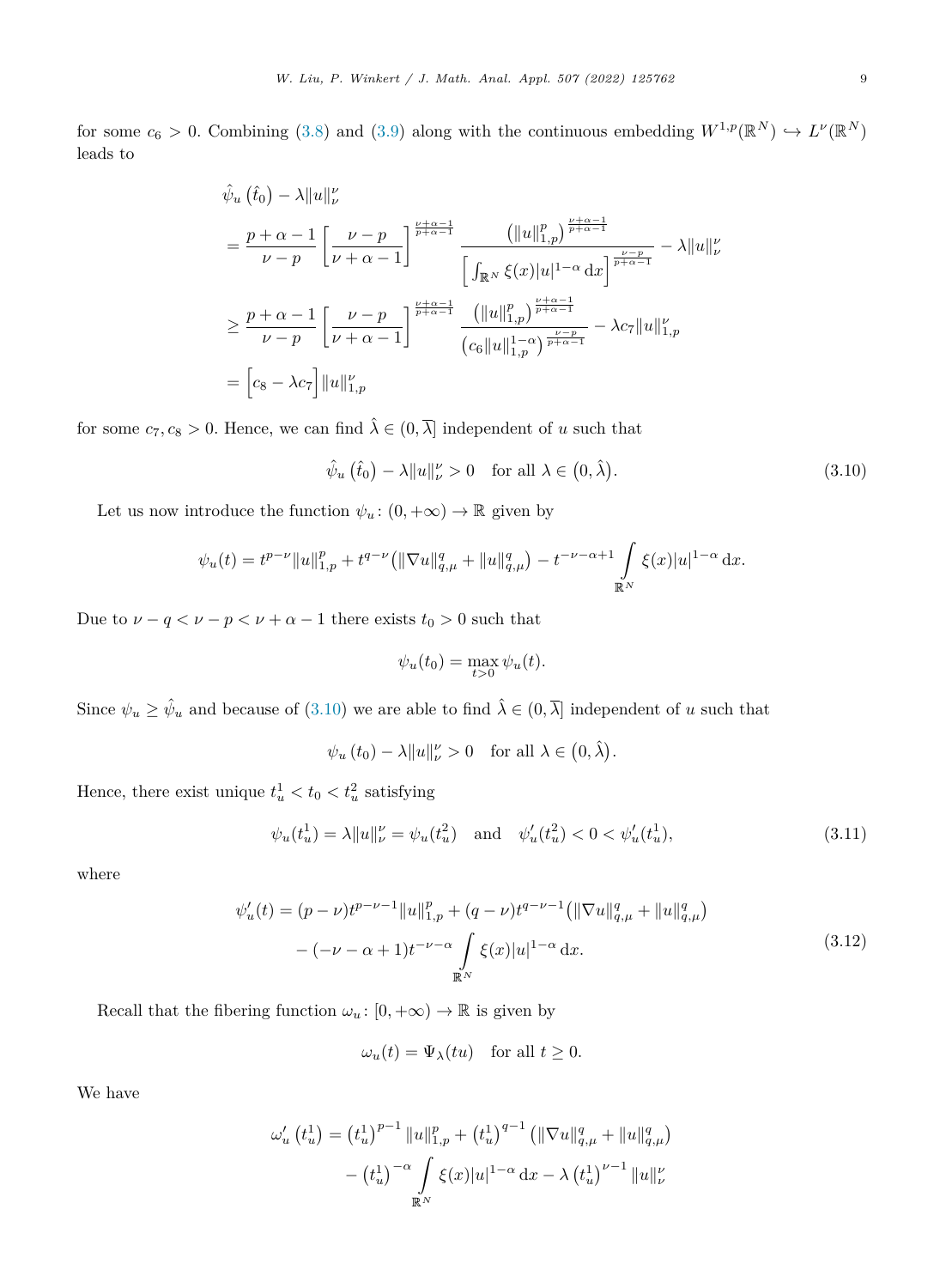and

$$
\omega_{u}''(t_{u}^{1}) = (p-1) (t_{u}^{1})^{p-2} \|u\|_{1,p}^{p} + (q-1) (t_{u}^{1})^{q-2} (\|\nabla u\|_{q,\mu}^{q} + \|u\|_{q,\mu}^{q})
$$
  
+  $\alpha (t_{u}^{1})^{-\alpha-1} \int_{\mathbb{R}^{N}} \xi(x) |u|^{1-\alpha} dx - \lambda(\nu-1) (t_{u}^{1})^{\nu-2} \|u\|_{\nu}^{\nu}.$  (3.13)

Taking [\(3.11](#page-8-0)) into account we have

$$
(t_u^1)^{p-\nu} \|u\|_{1,p}^p + (t_u^1)^{q-\nu} \left( \|\nabla u\|_{q,\mu}^q + \|u\|_{q,\mu}^q \right) - (t_u^1)^{-\nu-\alpha+1} \int\limits_{\mathbb{R}^N} \xi(x)|u|^{1-\alpha} \, \mathrm{d}x = \lambda \|u\|_{\nu}^{\nu}.
$$

We multiply the equation above with  $\alpha \left( t_u^1 \right)^{\nu-2}$  and  $-(\nu-1) \left( t_u^1 \right)^{\nu-2}$ , respectively. This gives

$$
\alpha \left(t_u^1\right)^{p-2} \|u\|_{1,p}^p + \alpha \left(t_u^1\right)^{q-2} \left( \|\nabla u\|_{q,\mu}^q + \|u\|_{q,\mu}^q \right) - \alpha \lambda \left(t_u^1\right)^{\nu-2} \|u\|_{\nu}^p
$$
\n
$$
= \alpha \left(t_u^1\right)^{-\alpha-1} \int_{\mathbb{R}^N} \xi(x)|u|^{1-\alpha} \, \mathrm{d}x \tag{3.14}
$$

and

$$
-(\nu - 1) (t_u^1)^{p-2} \|u\|_{1,p}^p - (\nu - 1) (t_u^1)^{q-2} (\|\nabla u\|_{q,\mu}^q + \|u\|_{q,\mu}^q)
$$
  
+ (\nu - 1) (t\_u^1)^{-\alpha-1} \int\_{\mathbb{R}^N} \xi(x)|u|^{1-\alpha} dx  
= -\lambda(\nu - 1) (t\_u^1)^{\nu-2} \|u\|\_{\nu}^{\nu}. (3.15)

Now we combine  $(3.13)$  and  $(3.14)$  in order to obtain

$$
\omega_{u}''(t_{u}^{1}) = (p + \alpha - 1) (t_{u}^{1})^{p-2} ||u||_{1,p}^{p} + (q + \alpha - 1) (t_{u}^{1})^{q-2} (||\nabla u||_{q,\mu}^{q} + ||u||_{q,\mu}^{q})
$$
  

$$
- \lambda(\nu + \alpha - 1) (t_{u}^{1})^{\nu-2} ||u||_{\nu}^{\nu}
$$
  

$$
= (t_{u}^{1})^{-2} [(p + \alpha - 1) (t_{u}^{1})^{p} ||u||_{1,p}^{p} + (q + \alpha - 1) (t_{u}^{1})^{q} (||\nabla u||_{q,\mu}^{q} + ||u||_{q,\mu}^{q})
$$
  

$$
- \lambda(\nu + \alpha - 1) (t_{u}^{1})^{\nu} ||u||_{\nu}^{\nu}].
$$
  
(3.16)

Applying [\(3.12](#page-8-0)), (3.13) and (3.15) results in

$$
\omega_{u}''(t_{u}^{1}) = (p - \nu) (t_{u}^{1})^{p-2} ||u||_{1,p}^{p} + (q - \nu) (t_{u}^{1})^{q-2} (||\nabla u||_{q,\mu}^{q} + ||u||_{q,\mu}^{q})
$$
  
+  $(\nu + \alpha - 1) (t_{u}^{1})^{-\alpha - 1} \int_{\mathbb{R}^{N}} \xi(x) |u|^{1-\alpha} dx$  (3.17)  
=  $(t_{u}^{1})^{\nu-1} \psi_{u}'(t_{u}^{1}) > 0.$ 

Combining  $(3.16)$  and  $(3.17)$  we see that

$$
(p+\alpha-1) \left(t_u^1\right)^p \|u\|_{1,p}^p + (q+\alpha-1) \left(t_u^1\right)^q \left(\|\nabla u\|_{q,\mu}^q + \|u\|_{q,\mu}^q\right) - \lambda(\nu+\alpha-1) \left(t_u^1\right)^{\nu} \|u\|_{\nu}^{\nu} > 0.
$$

Therefore,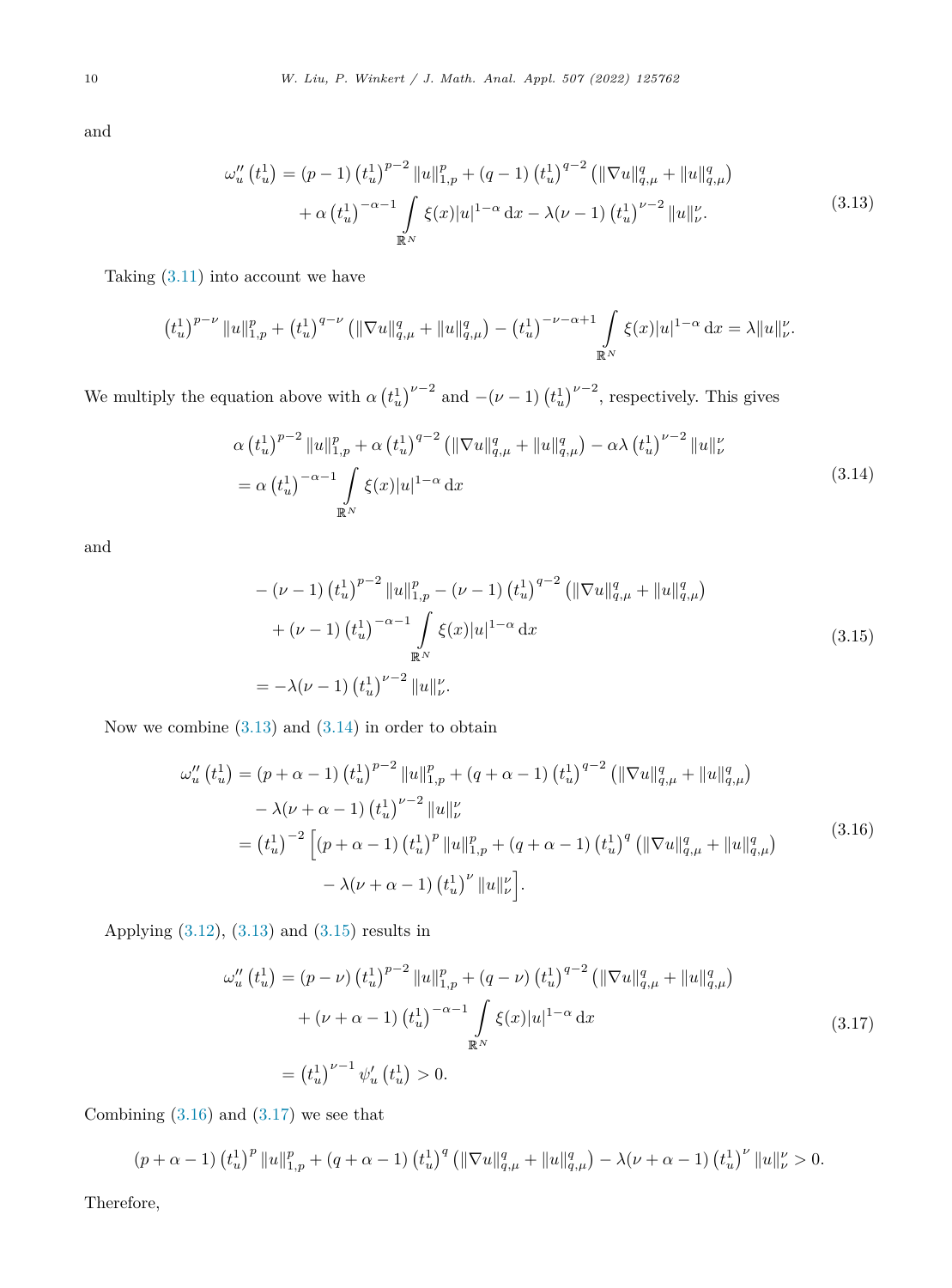$$
t_u^1 u \in \mathcal{N}_{\lambda}^+ \quad \text{for all } \lambda \in \left(0, \hat{\lambda}\right]
$$

<span id="page-10-0"></span>and so,  $\mathcal{N}_{\lambda}^{+} \neq \emptyset$ . A similar treatment can be used for the point  $t_{u}^{2}$  in order to show that  $\mathcal{N}_{\lambda}^{-} \neq \emptyset$ .

We are now going to prove the second assertion of the proposition. For this purpose, let  $\{u_n\}_{n\in\mathbb{N}}\subset\mathcal{N}^+_\lambda$ be a minimizing sequence, that is,

$$
\Psi_{\lambda}(u_n) \searrow m_{\lambda}^+ < 0 \quad \text{as } n \to \infty. \tag{3.18}
$$

Since  $\mathcal{N}^+_\lambda \subset \mathcal{N}_\lambda$  we deduce from Proposition [3.1](#page-5-0) that  $\{u_n\}_{n\in\mathbb{N}} \subset W^{1,\mathcal{H}}(\mathbb{R}^N)$  is bounded. So, we can assume that

$$
u_n \rightharpoonup u^*
$$
 in  $W^{1,\mathcal{H}}(\mathbb{R}^N)$ ,  $u_n \rightharpoonup u^*$  in  $L^{\nu}_{loc}(\mathbb{R}^N)$  and  $u_n \rightharpoonup u^*$  a.e. in  $\mathbb{R}^N$ . (3.19)

From (3.18), (3.19) and Proposition [3.2](#page-5-0) along with the first part of the proof we see that

$$
\Psi_{\lambda}(u^*) \le \liminf_{n \to +\infty} \Psi_{\lambda}(u_n) < 0 = \Psi_{\lambda}(0).
$$

Thus,  $u^* \neq 0$ .

Let us now prove that

$$
\liminf_{n \to +\infty} \varrho(u_n) = \varrho(u^*).
$$
\n(3.20)

We argue by contradiction and suppose that

$$
\liminf_{n \to +\infty} \varrho(u_n) > \varrho(u^*).
$$

Applying the representation in [\(3.11](#page-8-0)), we deduce that

$$
\liminf_{n \to +\infty} \omega'_{u_n}(t_{u^*}^1)
$$
\n
$$
= \liminf_{n \to +\infty} \left[ \left( t_{u^*}^1 \right)^{p-1} \|u_n\|_{1,p}^p + \left( t_{u^*}^1 \right)^{q-1} \left( \|\nabla u_n\|_{q,\mu}^q + \|u_n\|_{q,\mu}^q \right) - \left( t_{u^*}^1 \right)^{-\alpha} \int_{\mathbb{R}^N} \xi(x) |u_n|^{1-\alpha} dx \right.
$$
\n
$$
- \lambda \left( t_{u^*}^1 \right)^{\nu-1} \|u_n\|_{\nu}^{\nu} \right]
$$
\n
$$
> \left( t_{u^*}^1 \right)^{p-1} \|u^*\|_{1,p}^p + \left( t_{u^*}^1 \right)^{q-1} \left( \|\nabla u^*\|_{q,\mu}^q + \|u^*\|_{q,\mu}^q \right) - \left( t_{u^*}^1 \right)^{-\alpha} \int_{\mathbb{R}^N} \xi(x) |u^*|^{1-\alpha} dx
$$
\n
$$
- \lambda \left( t_{u^*}^1 \right)^{\nu-1} \|u^*\|_{\nu}^{\nu}
$$
\n
$$
= \omega'_{u^*}(t_{u^*}^1) = t_{u^*}^{\nu-1} \left[ \psi_{u^*}(t_{u^*}^1) - \lambda \|u^*\|_{\nu}^{\nu} \right] = 0.
$$

From this we conclude that there exists  $n_0 \in \mathbb{N}$  such that  $\omega'_{u_n}(t_{u^*}^1) > 0$  for all  $n > n_0$ . Since  $u_n \in \mathcal{N}^+_\lambda \subset \mathcal{N}_\lambda$ and  $\omega'_{u_n}(t) = t^{\nu-1} \left[ \psi_{u_n}(t) - \lambda \|u_n\|_{\nu}^{\nu} \right]$  we derive that  $\omega'_{u_n}(t) < 0$  for all  $t \in (0,1)$  and  $\omega'_{u_n}(1) = 0$ . Hence,  $t^1_{u^*} > 1.$ 

We know that  $\omega_{u^*}$  is decreasing on  $[0, t_{u^*}^1]$ . Therefore,

$$
\Psi_{\lambda}\left(t_{u^*}^1 u^*\right) \leq \Psi_{\lambda}\left(u^*\right) < m_{\lambda}^+.
$$

Since  $t_{u^*}^1 u^* \in \mathcal{N}^+_\lambda$  we then obtain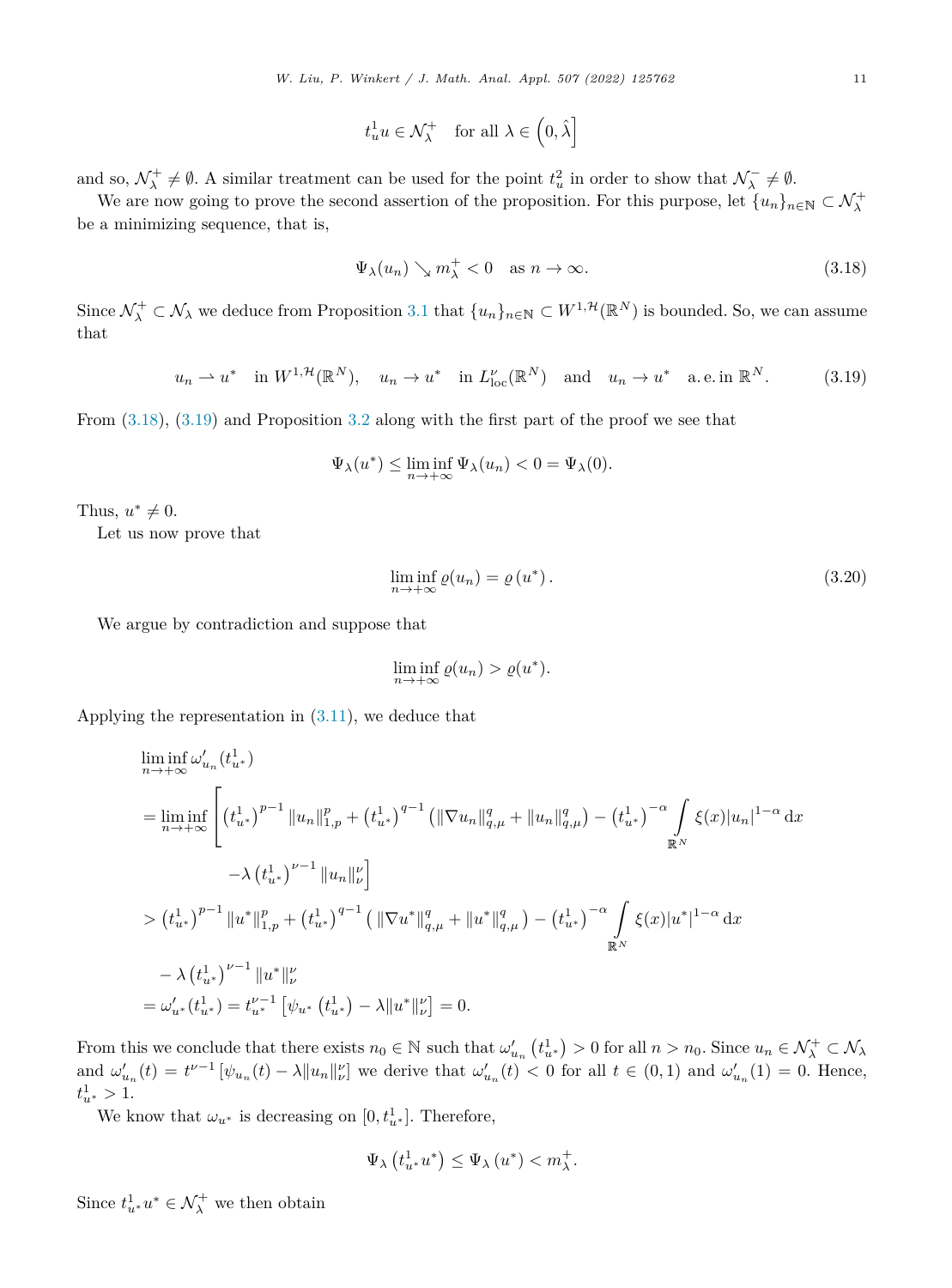$$
m_{\lambda}^+ \leq \Psi_{\lambda} \left( t_{u^*}^1 u^* \right) < m_{\lambda}^+,
$$

<span id="page-11-0"></span>which is a contradiction. This shows  $(3.20)$  $(3.20)$ .

From [\(3.20](#page-10-0)) we conclude that there exists a subsequence (still denoted by  $u_n$ ) such that  $\rho(u_n) \to \rho(u^*)$ . Using Proposition [2.1\(](#page-4-0)v) we see that  $u_n \to u$  in  $W^{1,\mathcal{H}}(\mathbb{R}^N)$  and so  $\Psi_\lambda(u_n) \to \Psi_\lambda(u^*)$ . Therefore,  $\Psi_\lambda(u^*) =$  $m_{\lambda}^{+}$ . As  $u_n \in \mathcal{N}_{\lambda}^{+}$  for all  $n \in \mathbb{N}$ , we have

$$
(p+\alpha-1)\|u_n\|_{1,p}^p+(q+\alpha-1)\left(\|\nabla u_n\|_{q,\mu}^q+\|u_n\|_{q,\mu}^q\right)-\lambda(\nu+\alpha-1)\|u_n\|_{\nu}^{\nu}>0,
$$

which by letting  $n \to +\infty$  results in

$$
(p + \alpha - 1) \|u^*\|_{1,p}^p + (q + \alpha - 1) \left( \|\nabla u^*\|_{q,\mu}^q + \|u^*\|_{q,\mu}^q \right) - \lambda(\nu + \alpha - 1) \|u^*\|_{\nu}^p \ge 0. \tag{3.21}
$$

Since  $\lambda \in (0, \hat{\lambda})$  and  $\hat{\lambda} \leq \overline{\lambda}$  we are able to apply Proposition [3.3](#page-6-0) in order to know that the left-hand side in (3.21) is strictly positive. Consequently, we deduce that  $u^* \in \mathcal{N}^+_{\lambda}$ . As we can always use  $|u^*|$  instead of  $u^*$ , we may assume that  $u^*(x) \geq 0$  for a.a.  $x \in \mathbb{R}^N$  with  $u^* \neq 0$ . This finishes the proof.  $\Box$ 

**Proposition 3.5.** Let hypotheses (H) be satisfied, let  $v \in W^{1,\mathcal{H}}(\mathbb{R}^N)$  and let  $\lambda \in (0,\hat{\lambda}]$ . Then there exists  $\zeta > 0$  *such that*  $\Psi_{\lambda}(u^*) \leq \Psi_{\lambda}(u^* + tv)$  *for all*  $t \in [0, \zeta]$ *.* 

**Proof.** Let  $u \in \mathcal{N}_{\lambda}^{+}$  and let  $\Xi: W^{1, \mathcal{H}}(\mathbb{R}^{N}) \times (0, \infty) \to \mathbb{R}$  be defined by

$$
\begin{aligned} \Xi(y,t) &= t^{p+\alpha-1} \|u+y\|_{1,p}^p + t^{q+\alpha-1} \Big( \|\nabla(u+y)\|_{q,\mu}^q + \|u+y\|_{q,\mu}^q \Big) - \int_{\mathbb{R}^N} \xi(x) |u+y|^{1-\alpha} \, \mathrm{d}x \\ &\quad - \lambda t^{\nu+\alpha-1} \|u+y\|_{\nu}^{\nu} \quad \text{for all } y \in W^{1,\mathcal{H}}(\mathbb{R}^N). \end{aligned}
$$

First note that  $\Xi(0,1) = 0$  because  $u \in \mathcal{N}^+_{\lambda} \subset \mathcal{N}_{\lambda}$ . Furthermore, due to  $u \in \mathcal{N}^+_{\lambda}$ , we have

$$
\Xi'_t(0,1) = (p+\alpha-1) \|u\|_{1,p}^p + (q+\alpha-1) \left( \|\nabla u\|_{q,\mu}^q + \|u\|_{q,\mu}^q \right) - \lambda(\nu+\alpha-1) \|u\|_{\nu}^{\nu} > 0.
$$

Thus, we may apply the implicit function theorem, see Berger [\[7](#page-17-0), p. 115], in order to find  $\varepsilon > 0$  and a continuous function  $\varphi: B_{\varepsilon}(0) \to (0, \infty)$  such that

$$
\varphi(0) = 1
$$
 and  $\varphi(y)(u + y) \in \mathcal{N}_{\lambda}$  for all  $y \in B_{\varepsilon}(0)$ ,

where

$$
B_{\varepsilon}(0) = \Big\{ u \in W^{1,\mathcal{H}}(\mathbb{R}^N) : \|u\| < \varepsilon \Big\}.
$$

If we choose  $\varepsilon > 0$  sufficiently small, we can have that

$$
\varphi(0) = 1 \quad \text{and} \quad \varphi(y)(u+y) \in \mathcal{N}_{\lambda}^{+} \quad \text{for all } y \in B_{\varepsilon}(0). \tag{3.22}
$$

Now we introduce the function  $\eta_v : [0, +\infty) \to \mathbb{R}$  given by

$$
\eta_{\nu}(t) = (p-1) \|u^* + tv\|_{1,p}^p + (q-1) \left( \|\nabla u^* + t\nabla v\|_{q,\mu}^q + \|u^* + tv\|_{q,\mu}^q \right) \n+ \alpha \int_{\mathbb{R}^N} \xi(x) |u^* + tv|^{1-\alpha} dx - \lambda(\nu-1) \|u^* + tv\|_{\nu}^{\nu}.
$$
\n(3.23)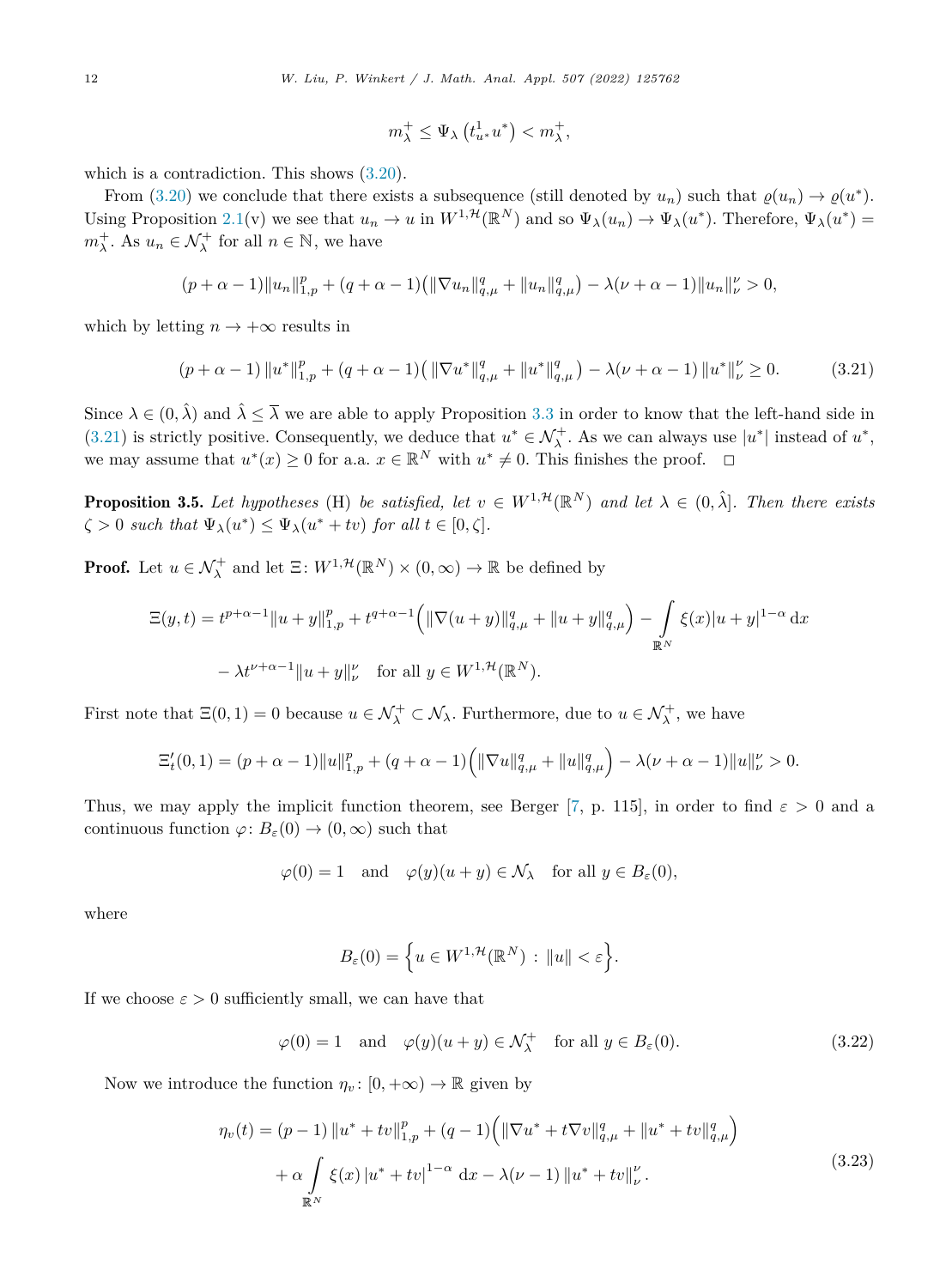<span id="page-12-0"></span>Since  $u^*$  belongs to both  $\mathcal{N}^+_{\lambda}$  and  $\mathcal{N}_{\lambda}$  we obtain

$$
\alpha \int_{\mathbb{R}^N} \xi(x) |u^*|^{1-\alpha} dx = \alpha \|u^*\|_{1,p}^p + \alpha \Big( \|\nabla u^*\|_{q,\mu}^q + \|u^*\|_{q,\mu}^q \Big) - \lambda \alpha \|u^*\|_{\nu}^p \tag{3.24}
$$

and

$$
(p + \alpha - 1) \|u^*\|_{1,p}^p + (q + \alpha - 1) \left( \|\nabla u^*\|_{q,\mu}^q + \|u^*\|_{q,\mu}^q \right) - \lambda(\nu + \alpha - 1) \|u^*\|_{\nu}^p > 0. \tag{3.25}
$$

From [\(3.23](#page-11-0)), (3.24) and (3.25) we conclude that  $\eta_v(0) > 0$  and due to the continuity of  $\eta_v: [0, +\infty) \to \mathbb{R}$ there exists  $\zeta_0 > 0$  such that

$$
\eta_v(t) > 0 \quad \text{for all } t \in [0, \zeta_0].
$$

From the first part of the proof, see ([3.22\)](#page-11-0), we know that for every  $t \in [0, \zeta_0]$  there exists  $\varphi(t) > 0$  such that

$$
\varphi(t) \left( u^* + tv \right) \in \mathcal{N}_{\lambda}^+ \quad \text{and} \quad \varphi(t) \to 1 \quad \text{as } t \to 0^+.
$$
 (3.26)

Furthermore, Proposition [3.4](#page-7-0) implies that

$$
m_{\lambda}^+ = \Psi_{\lambda}(u^*) \le \Psi_{\lambda}(\varphi(t)(u^* + tv))
$$
 for all  $t \in [0, \zeta_0]$ .

Using this fact and (3.26) there exists  $\zeta \in (0, \zeta_0]$  sufficiently small such that

$$
m_{\lambda}^+ = \Psi_{\lambda}(u^*) \le \Psi_{\lambda}(u^* + tv)
$$
 for all  $t \in [0, \zeta]$ .

This follows from the fact that  $\omega''_{u^*}(1) > 0$  and its continuity in *t* which gives  $\omega''_{u^*+tv}(1) > 0$  for  $t \in [0, \zeta]$ with  $\zeta \in (0, \zeta_0]$ . The proof is finished.  $\Box$ 

Now we are in the position to show that *u*<sup>∗</sup> is indeed a nontrivial weak solution of problem [\(1.3](#page-1-0)) with negative energy.

**Proposition 3.6.** Let hypotheses (H) be satisfied and let  $\lambda \in (0, \hat{\lambda}]$ . Then  $u^*$  is a weak solution of problem ([1.3\)](#page-1-0) *such that*  $\Psi_{\lambda}(u^{*}) < 0$ *.* 

**Proof.** From Proposition [3.4](#page-7-0) we already know that  $u^* \geq 0$  for a.a.  $x \in \mathbb{R}^N$  and  $\Psi_\lambda(u^*) < 0$ . We claim that  $u^* > 0$  for a.a.  $x \in \mathbb{R}^N$ . Suppose this is not the case and assume that there exists a set *C* of positive measure such that  $u^* = 0$  in *C*. Let  $v \in W^{1, \mathcal{H}}(\mathbb{R}^N)$ ,  $v > 0$ , and let  $t \in (0, \zeta)$  (see Proposition [3.5\)](#page-11-0) small enough such that  $(u^* + tv)^{1-\alpha} > (u^*)^{1-\alpha}$  a.e. in  $\mathbb{R}^N \setminus C$ . Therefore, from Proposition [3.5](#page-11-0) we get

$$
0 \leq \frac{\Psi_{\lambda}(u^* + tv) - \Psi_{\lambda}(u^*)}{t}
$$
  
\n
$$
= \frac{1}{p} \frac{\|u^* + tv\|_{1,p}^p - \|u^*\|_{1,p}^p}{t} + \frac{1}{q} \frac{\|\nabla(u^* + tv)\|_{q,\mu}^q - \|\nabla u^*\|_{q,\mu}^q}{t} + \frac{1}{q} \frac{\|u^* + tv\|_{q,\mu}^q - \|u^*\|_{q,\mu}^q}{t}
$$
  
\n
$$
- \frac{1}{(1-\alpha)t^{\alpha}} \int_C \xi(x)v^{1-\alpha} dx - \frac{1}{1-\alpha} \int_{\mathbb{R}^N \backslash C} \xi(x) \frac{(u^* + tv)^{1-\alpha} - (u^*)^{1-\alpha}}{t} dx
$$
  
\n
$$
- \frac{\lambda}{\nu} \frac{\|u^* + tv\|_{\nu}^{\nu} - \|u^*\|_{\nu}^{\nu}}{t}
$$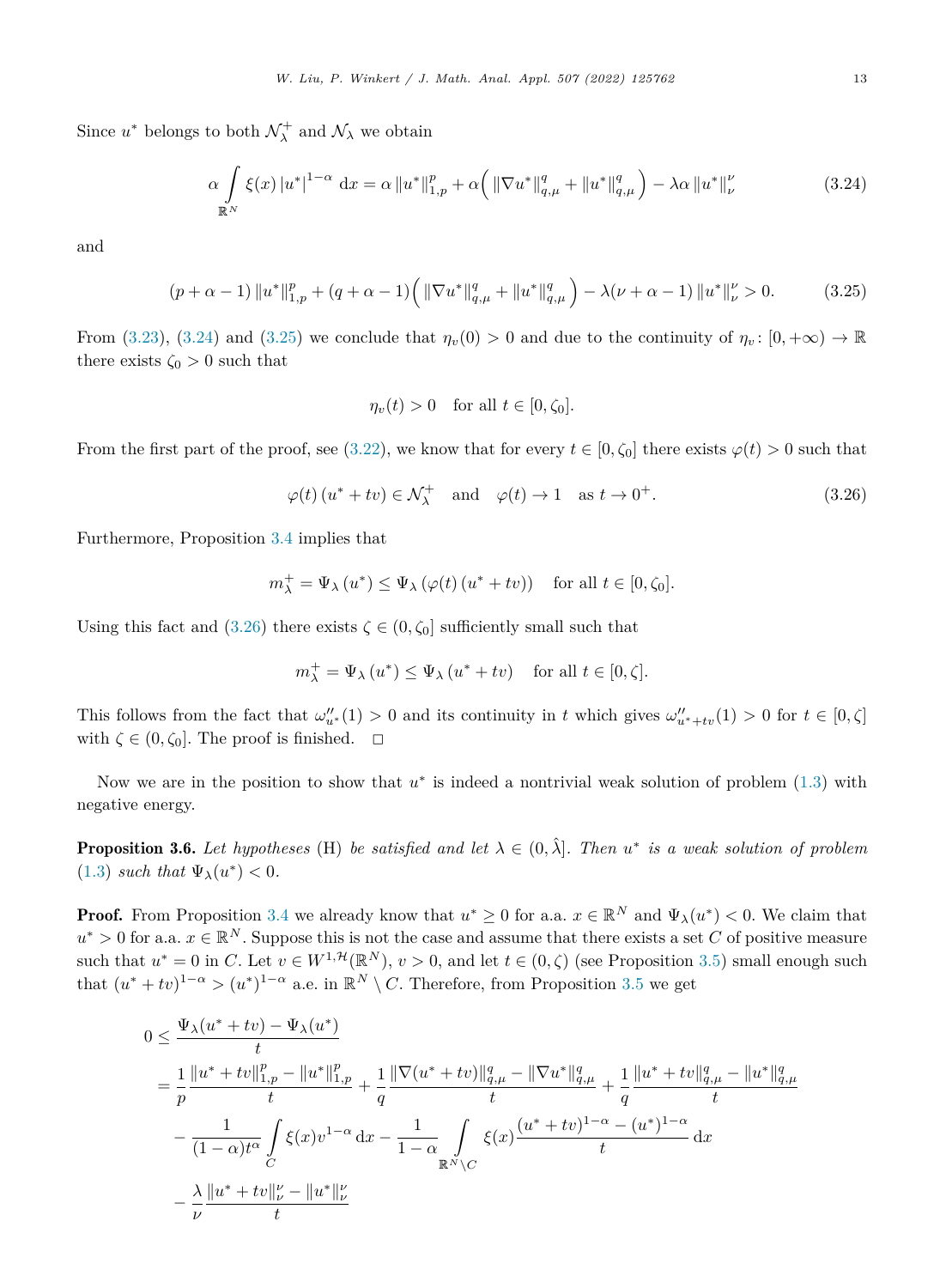<span id="page-13-0"></span>
$$
< \frac{1}{p} \frac{\|u^* + tv\|_{1,p}^p - \|u^*\|_{1,p}^p}{t} + \frac{1}{q} \frac{\|\nabla (u^* + tv)\|_{q,\mu}^q - \|\nabla u^*\|_{q,\mu}^q}{t} + \frac{1}{q} \frac{\|u^* + tv\|_{q,\mu}^q - \|u^*\|_{q,\mu}^q}{t} \\ - \frac{1}{(1-\alpha)t^\alpha} \int\limits_C \xi(x) v^{1-\alpha} \,\mathrm{d}x - \frac{\lambda}{\nu} \frac{\|u^* + tv\|_{\nu}^{\nu} - \|u^*\|_{\nu}^{\nu}}{t}.
$$

Hence

$$
0 \le \frac{\Psi_{\lambda}(u^* + tv) - \Psi_{\lambda}(u^*)}{t} \to -\infty \quad \text{as } t \to 0^+,
$$

which is a contradiction. Therefore,  $u^* > 0$  a.e. in  $\mathbb{R}^N$ .

Next, we will show that

$$
\xi(\cdot)(u^*)^{-\alpha}v \in L^1(\mathbb{R}^N) \quad \text{for all } v \in W^{1,\mathcal{H}}(\mathbb{R}^N)
$$
\n(3.27)

and

$$
\int_{\mathbb{R}^N} \left( |\nabla u^*|^{p-2} \nabla u^* + \mu(x) |\nabla u^*|^{q-2} \nabla u^* \right) \cdot \nabla v \, dx + \int_{\mathbb{R}^N} \left( (u^*)^{p-1} + \mu(x) (u^*)^{q-1} \right) v \, dx
$$
\n
$$
\geq \int_{\mathbb{R}^N} \xi(x) (u^*)^{-\alpha} v \, dx + \lambda \int_{\mathbb{R}^N} (u^*)^{\nu-1} v \, dx \quad \text{for all } v \in W^{1,\mathcal{H}}(\mathbb{R}^N) \text{ with } v \geq 0.
$$
\n(3.28)

Let  $v \in W^{1,\mathcal{H}}(\mathbb{R}^N)$ ,  $v \ge 0$  and choose a decreasing sequence  $\{t_n\}_{n \in \mathbb{N}} \subseteq (0,1]$  such that  $\lim_{n \to \infty} t_n = 0$ . For  $n \in \mathbb{N}$ , the functions

$$
f_n(x) = \xi(x) \frac{(u^*(x) + t_n v(x))^{1-\alpha} - u^*(x)^{1-\alpha}}{t_n}
$$

are measurable, nonnegative and it holds

$$
\lim_{n \to \infty} f_n(x) = (1 - \alpha) \xi(x) u^*(x)^{-\alpha} v(x) \quad \text{for a. a. } x \in \mathbb{R}^N.
$$

Applying Fatou's lemma yields

$$
\int_{\mathbb{R}^N} \xi(x) (u^*)^{-\alpha} v \, dx \le \frac{1}{1 - \alpha} \liminf_{n \to \infty} \int_{\mathbb{R}^N} f_n \, dx.
$$
\n(3.29)

Using again Proposition [3.5](#page-11-0) one has for  $n \in \mathbb{N}$  large enough

$$
0 \leq \frac{\Psi_{\lambda}(u^* + t_n v) - \Psi_{\lambda}(u^*)}{t_n}
$$
  
= 
$$
\frac{1}{p} \frac{\|u^* + t_n v\|_{1,p}^p - \|u^*\|_{1,p}^p}{t_n} + \frac{1}{q} \frac{\|\nabla(u^* + t_n v)\|_{q,\mu}^q - \|\nabla u^*\|_{q,\mu}^q}{t_n} + \frac{1}{q} \frac{\|u^* + t_n v\|_{q,\mu}^q - \|u^*\|_{q,\mu}^q}{t_n}
$$
  

$$
- \frac{1}{1-\alpha} \int_{\mathbb{R}^N} f_n dx - \frac{\lambda}{\nu} \frac{\|u^* + t_n v\|_{\nu}^{\nu} - \|u^*\|_{\nu}^q}{t_n}.
$$

Passing to the limit as  $n \to \infty$  and applying (3.29) we obtain first (3.27) and it also follows (3.28). We point out that it is sufficient to show (3.27) for nonnegative  $v \in W^{1,\mathcal{H}}(\mathbb{R}^N)$ .

Now, we can conclude that *u*<sup>∗</sup> is a weak solution of [\(1.3](#page-1-0)), see, for example, Farkas-Winkert [\[17](#page-17-0), Proof of Theorem 1.1] for the full calculation. We skip these long calculations as it is quite standard.  $\Box$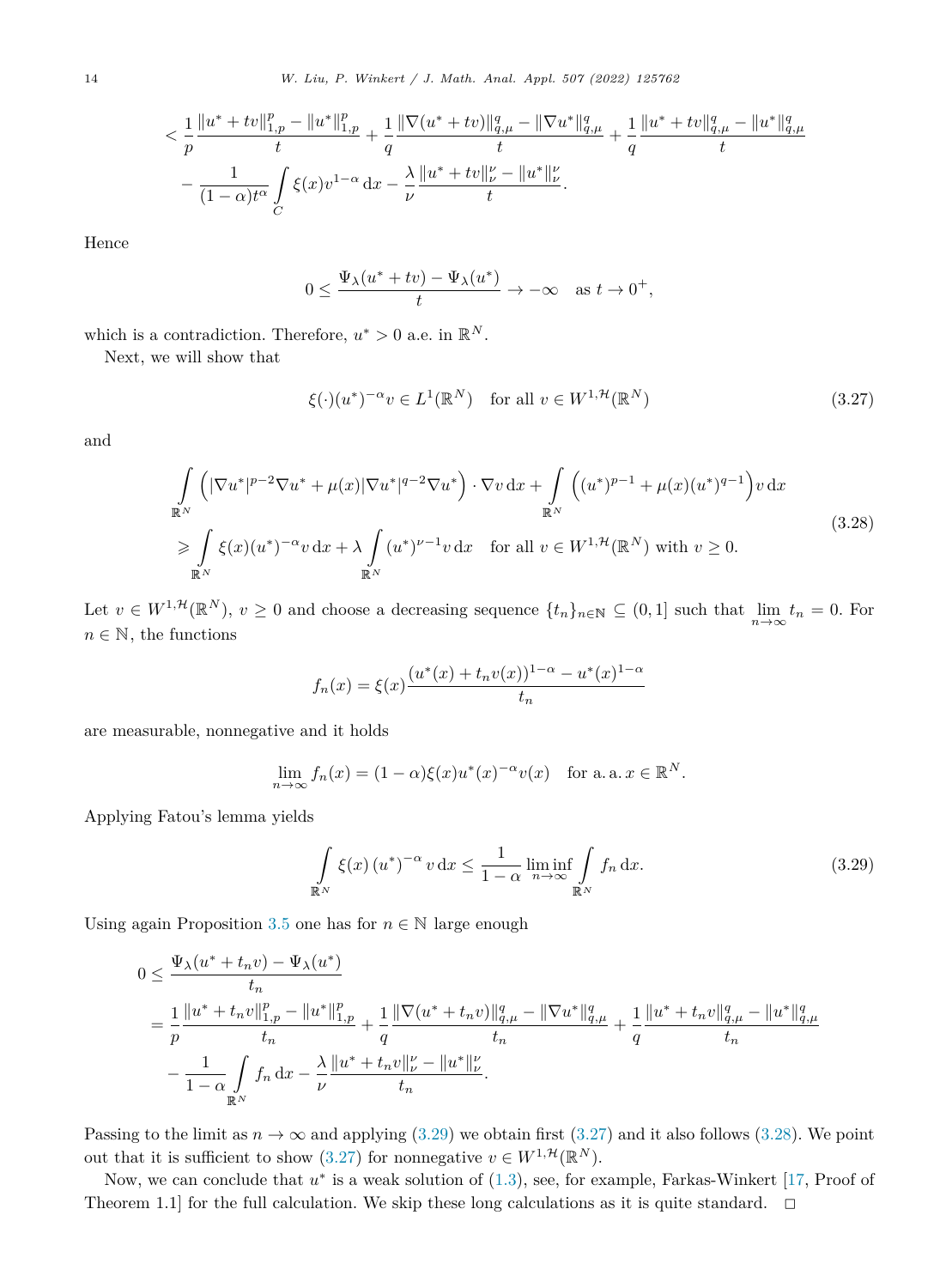<span id="page-14-0"></span>Now we are interested in a second nontrivial solution of  $(1.3)$  $(1.3)$  by applying the manifold  $\mathcal{N}_{\lambda}^-$ .

**Proposition 3.7.** Let hypotheses (H) be satisfied. Then there exists  $\lambda^* \in (0, \hat{\lambda}]$  such that  $\Psi_{\lambda}|_{\mathcal{N}_{\lambda}} > 0$  for all  $\lambda \in (0, \lambda^*]$ .

**Proof.** First note that  $\mathcal{N}_{\lambda}^- \neq \emptyset$  by Proposition [3.4](#page-7-0) and so we can pick  $u \in \mathcal{N}_{\lambda}^-$ . Applying the continuous embedding  $W^{1,p}(\mathbb{R}^N) \to L^{\nu}(\mathbb{R}^N)$  and the definition of the manifold  $\mathcal{N}_{\lambda}^-$  it is easy to see that

$$
\lambda(\nu + \alpha - 1)c_9^{\nu} \|u\|_{1,p}^{\nu} \ge \lambda(\nu + \alpha - 1) \|u\|_{\nu}^{\nu}
$$
  
> 
$$
(p + \alpha - 1) \|u\|_{1,p}^p + (q + \alpha - 1) (\|\nabla u\|_{q,\mu}^q + \|u\|_{q,\mu}^q)
$$
  

$$
\ge (p + \alpha - 1) \|u\|_{1,p}^p
$$

for some  $c_9 > 0$  which gives

$$
||u||_{1,p} \ge \left[\frac{p+\alpha-1}{\lambda c_9^{\nu}(\nu+\alpha-1)}\right]^{\frac{1}{\nu-p}}.
$$
\n(3.30)

Let us now suppose that the assertion of the proposition is not true. Then there exists  $u \in \mathcal{N}_{\lambda}^-$  such that  $\Psi_{\lambda}(u) \leq 0$ , which means,

$$
\frac{1}{p}||u||_{1,p}^p + \frac{1}{q} (||\nabla u||_{q,\mu}^q + ||u||_{q,\mu}^q) - \frac{1}{1-\alpha} \int_{\mathbb{R}^N} \xi(x)|u|^{1-\alpha} dx - \frac{\lambda}{\nu} ||u||_{\nu}^p \le 0.
$$
\n(3.31)

On the other hand, as  $\mathcal{N}_{\lambda}^{-} \subseteq \mathcal{N}_{\lambda}$ , we obtain

$$
\frac{1}{q}(\|\nabla u\|_{q,\mu}^q + \|u\|_{q,\mu}^q) = \frac{1}{q} \int\limits_{\mathbb{R}^N} \xi(x)|u|^{1-\alpha} \, \mathrm{d}x + \frac{\lambda}{q} \|u\|_{\nu}^p - \frac{1}{q} \|u\|_{1,p}^p. \tag{3.32}
$$

Now we can use  $(3.32)$  in  $(3.31)$  which results in

$$
\left(\frac{1}{p} - \frac{1}{q}\right) \|u\|_{1,p}^p + \left(\frac{1}{q} - \frac{1}{1-\alpha}\right) \int_{\mathbb{R}^N} \xi(x)|u|^{1-\alpha} \, \mathrm{d}x + \lambda \left(\frac{1}{q} - \frac{1}{\nu}\right) \|u\|_{\nu}^p \le 0.
$$

Since  $p < q < \nu$  and by applying hypothesis (H)(ii) we derive from the inequality above that

$$
\frac{q-p}{pq} \|u\|_{1,p}^p \leq \frac{q+\alpha-1}{q(1-\alpha)} \int\limits_{\mathbb{R}^N} \xi(x) |u|^{1-\alpha} \, \mathrm{d}x \leq \frac{q+\alpha-1}{q(1-\alpha)} c_{10} \|u\|_{1,p}^{1-\alpha}
$$

for some  $c_{10} > 0$ . Hence,

$$
||u||_{1,p} \le c_{11} \tag{3.33}
$$

for some  $c_{11} > 0$ . Using  $(3.33)$  in  $(3.30)$  then yields

$$
0 < \frac{c_{12}}{c_{11}} \le \lambda^{\frac{1}{\nu - p}} \quad \text{with} \quad c_{12} = \left[ \frac{p + \alpha - 1}{c_9^{\nu}(\nu + \alpha - 1)} \right]^{\frac{1}{\nu - p}} > 0.
$$

Letting  $\lambda \to 0^+$  gives a contradiction as  $1 < p < \nu$ . Therefore, there exists  $\lambda^* \in (0, \hat{\lambda}]$  such that  $\Psi_{\lambda}|_{\mathcal{N}_{\lambda}} > 0$ for all  $\lambda \in (0, \lambda^*]$ .  $\Box$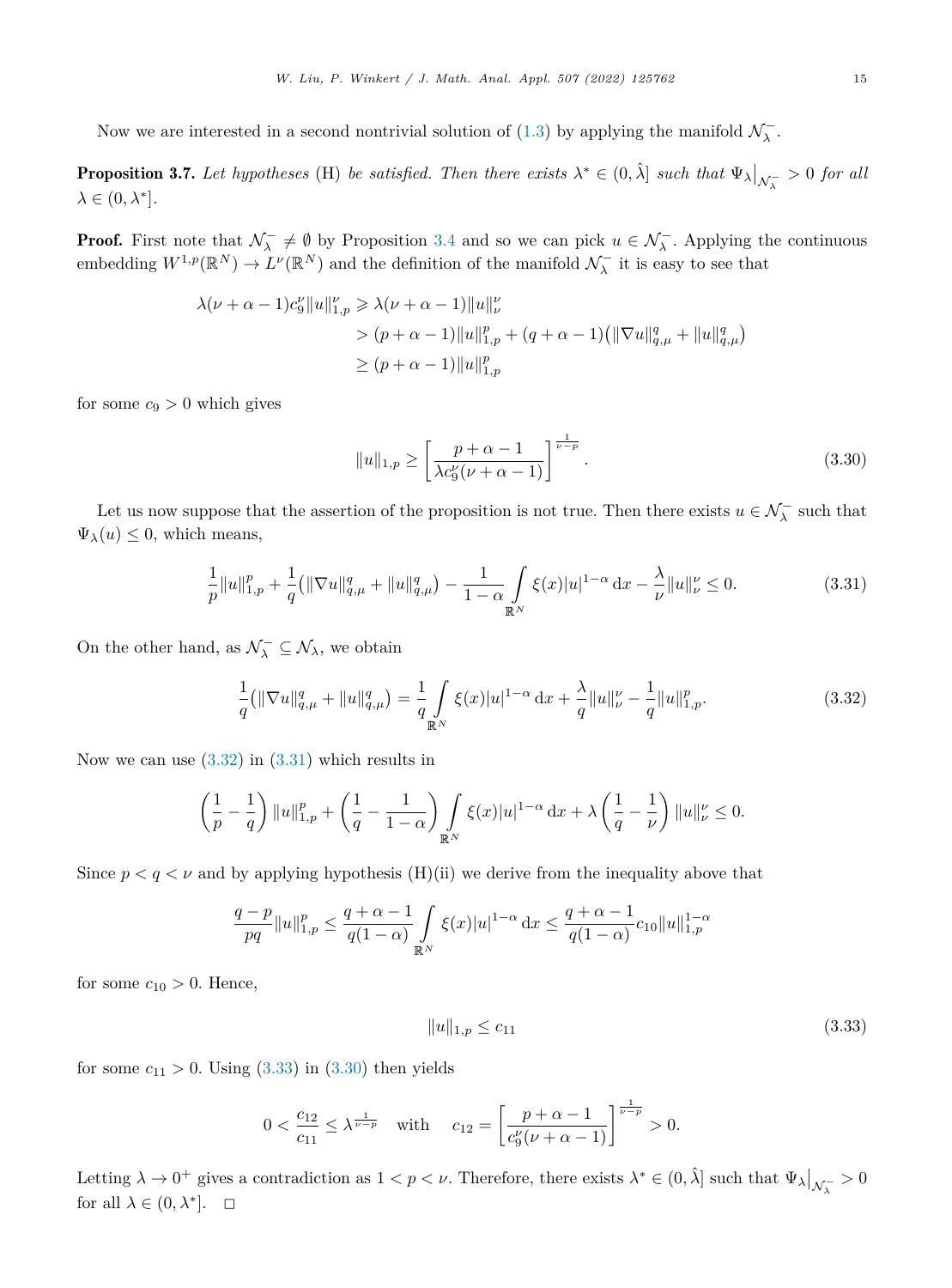<span id="page-15-0"></span>Now we minimize  $\Psi_{\lambda}$  on the manifold  $\mathcal{N}_{\lambda}^-$ . To this end, let  $m_{\lambda}^- = \inf_{\mathcal{N}_{\lambda}^-} \Psi_{\lambda}$ .

**Proposition 3.8.** Let hypotheses (H) be satisfied and let  $\lambda \in (0, \lambda^*]$ . Then there exists  $v^* \in \mathcal{N}_{\lambda}^-$  with  $v^* \ge 0$ *such that*  $m_{\lambda}^- = \Psi_{\lambda} (v^*) > 0$ *.* 

**Proof.** For  $v \in \mathcal{N}_{\lambda}^- \neq \emptyset$ , using the embedding  $W^{1,p}(\mathbb{R}^N) \hookrightarrow L^{\nu}(\mathbb{R}^N)$ , we obtain

$$
\lambda(\nu+\alpha-1) \|v\|_{\nu}^{\nu} \ge (p+\alpha-1) \|v\|_{1,p}^p \ge (p+\alpha-1) \frac{1}{c_9^p} \|v\|_{\nu}^p
$$

for  $c_9 > 0$ , see the proof of Proposition [3.7](#page-14-0). Therefore,

$$
||v||_{\nu} \ge \left[\frac{p+\alpha-1}{\lambda c_9^p(\nu+\alpha-1)}\right]^{\frac{1}{\nu-p}}.
$$
\n(3.34)

Let  $\{v_n\}_{n\in\mathbb{N}}\subset\mathcal{N}_\lambda\subset\mathcal{N}_\lambda$  be a minimizing sequence. From Proposition [3.1](#page-5-0) we know that  $\{v_n\}_{n\in\mathbb{N}}\subset\mathcal{N}_\lambda$  $W^{1,\mathcal{H}}(\mathbb{R}^N)$  is bounded. So, we may assume that

$$
v_n \rightharpoonup v^*
$$
 in  $W^{1,\mathcal{H}}(\mathbb{R}^N)$   $v_n \rightharpoonup v^*$  in  $L^{\nu}_{loc}(\mathbb{R}^N)$  and  $v_n \rightharpoonup v^*$  a.e. in  $\mathbb{R}^N$ ,

due to  $(2.1)$ . Note that  $v^* \neq 0$  by  $(3.34)$ . Now we can use the point  $t_{v^*}^2 > 0$  (see  $(3.11)$  $(3.11)$ ) for which we have

$$
\psi_{v^*}(t_{v^*}^2) = \lambda \|v^*\|_{\nu}^{\nu}
$$
 and  $\psi_{v^*}'(t_{v^*}^2) < 0$ .

Note that in the proof of Proposition [3.4](#page-7-0) we showed that  $t^2_{v^*}v^* \in \mathcal{N}_\lambda^-$ .

We are going to prove that  $\lim_{n\to+\infty} \varrho(v_n) = \varrho(v^*)$  for a subsequence (still denoted by  $v_n$ ). Suppose this is not true, then we have for a subsequence if necessary that

$$
\Psi_{\lambda}\left(t_{v^*}^2v^*\right) < \lim_{n \to \infty} \Psi_{\lambda}\left(t_{v^*}^2v_n\right).
$$

Note that  $\Psi_{\lambda}(t_v^2, v_n) \le \Psi_{\lambda}(v_n)$  since it is the global maximum because of  $\omega_{v_n}''(1) < 0$ . Using this along with  $t_v^2 v^* \in \mathcal{N}_\lambda^-$  it follows

$$
m_{\lambda}^- \leq \Psi_{\lambda}(t_{v^*}^2 v^*) < m_{\lambda}^-,
$$

a contradiction. Hence, for a subsequence, we have  $\lim_{n\to+\infty} \varrho(v_n) = \varrho(v^*)$  and since the integrand corresponding to the modular function  $\varrho(\cdot)$  is uniformly convex, this implies  $\varrho(\frac{v_n-v^*}{2}) \to 0$ . Then Propo-sition [2.1\(](#page-4-0)v) implies that  $v_n \to v^*$  in  $W^{1,\mathcal{H}}(\mathbb{R}^N)$  and the continuity of  $\Psi_\lambda$  gives  $\Psi_\lambda(v_n) \to \Psi_\lambda(v^*)$  and so  $\Psi_{\lambda}(v^*) = m_{\lambda}^-$ .

Because of  $v_n \in \mathcal{N}_\lambda^-$  for all  $n \in \mathbb{N}$ , we have the inequality

$$
(p+\alpha-1) \|v_n\|_{1,p}^p + (q+\alpha-1) \left( \|\nabla v_n\|_{q,\mu}^q + \|v_n\|_{q,\mu}^q \right) - \lambda(\nu+\alpha-1) \|v_n\|_{\nu}^p < 0. \tag{3.35}
$$

Passing to the limit  $(3.35)$  as  $n \to +\infty$  we get

$$
(p+\alpha-1)\|v^*\|_{1,p}^p+(q+\alpha-1)\left(\|\nabla v^*\|_{q,\mu}^q+\|v^*\|_{q,\mu}^q\right)-\lambda(\nu+\alpha-1)\|v^*\|_{\nu}^{\nu}\leq 0.
$$

Taking Proposition [3.3](#page-6-0) into account, we conclude that  $v^* \in \mathcal{N}_{\lambda}^-$ . Since the treatment also works for  $|v^*|$ instead of  $v^*$ , we may assume that  $v^*(x) \geq 0$  for a.a.  $x \in \mathbb{R}^N$  such that  $v^* \neq 0$ . Proposition [3.7](#page-14-0) finally shows that  $m_{\lambda}^- > 0$ .  $\Box$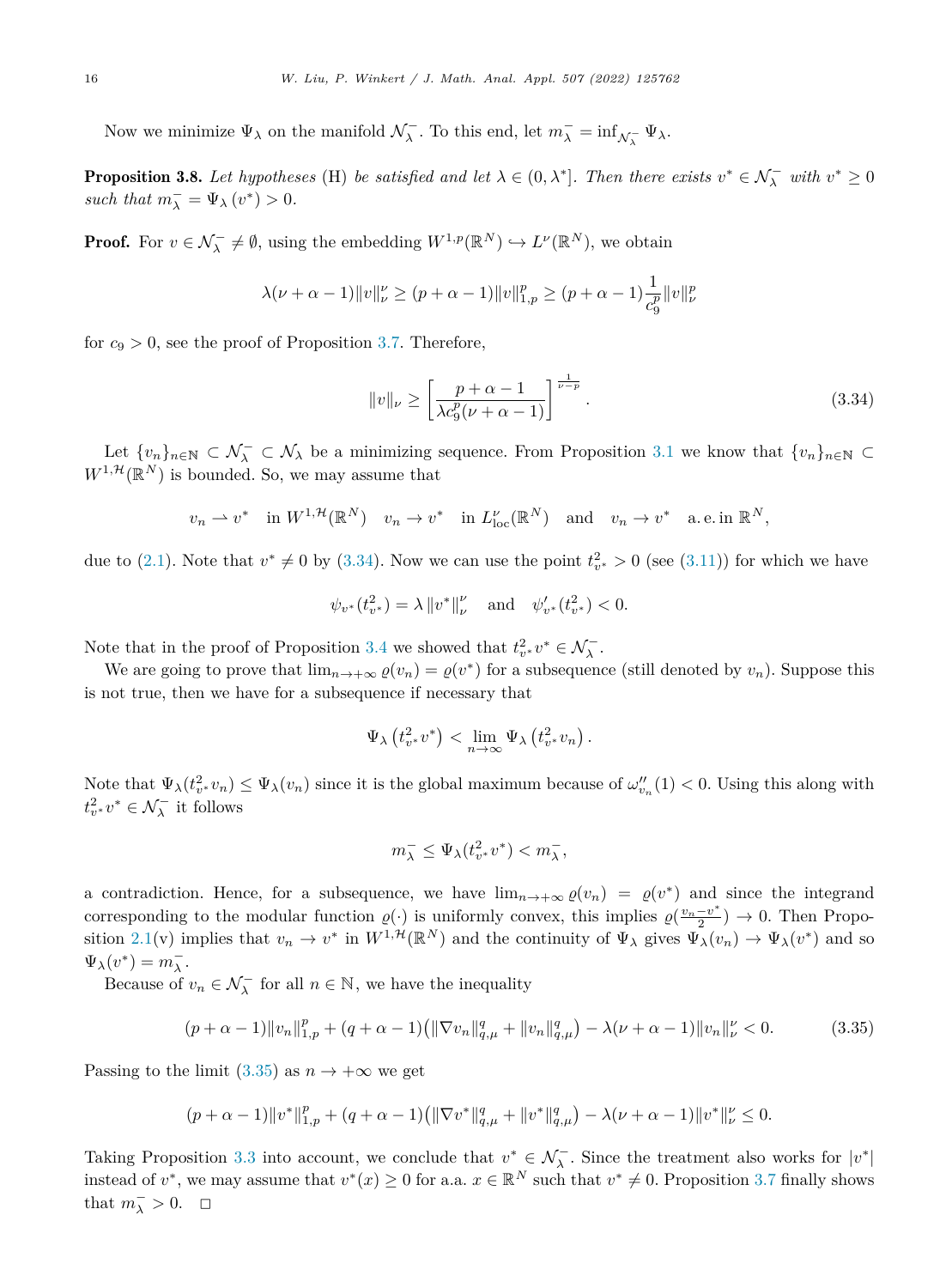Now we obtain a second weak solution of problem [\(1.3\)](#page-1-0).

**Proposition 3.9.** Let hypotheses (H) be satisfied and let  $\lambda \in (0, \lambda^*]$ . Then  $v^*$  is a weak solution of problem  $(1.3)$  $(1.3)$  *such that*  $\Psi_{\lambda}(v^*) > 0$ .

**Proof.** As in the proof of Proposition [3.5](#page-11-0) replacing  $u^*$  by  $v^*$  in the definition of  $\eta_v$  we can prove that for every  $t \in [0, \zeta_0]$  there exists  $\varphi(t) > 0$  such that

$$
\varphi(t) (v^* + tv) \in \mathcal{N}_{\lambda}^-
$$
 and  $\varphi(t) \to 1$  as  $t \to 0^+$ .

Applying Proposition [3.8](#page-15-0) gives

$$
m_{\lambda}^{-} = \Psi_{\lambda} \left( v^{*} \right) \leq \Psi_{\lambda} \left( \varphi(t) \left( v^{*} + tv \right) \right) \quad \text{for all } t \in [0, \zeta_{0}]. \tag{3.36}
$$

Let us prove that  $v^* > 0$  for a.a.  $x \in \mathbb{R}^N$ . Suppose there is a set *C* with positive measure such that  $v^* = 0$  in *C*. Choosing  $v \in W^{1, \mathcal{H}}(\mathbb{R}^N)$  with  $v > 0$  and let  $t \in (0, \zeta_0)$ , see (3.36), we have  $(\varphi(t)(v^* +$  $f(v)$ <sup>1-*α*</sup> > ( $\varphi(t)v^*$ )<sup>1-*α*</sup> a.e. in  $\mathbb{R}^N \setminus C$ . From (3.36) and since  $\omega_{v^*}(1)$  is the global maximum which implies  $\Psi_{\lambda}(v^*) = \omega_{v^*}(1) \geq \omega_{v^*}(\varphi(t)) = \Psi_{\lambda}(\varphi(t)v^*)$ , we then obtain

$$
0 \leq \frac{\Psi_{\lambda}(\varphi(t)(v^* + tv)) - \Psi_{\lambda}(v^*)}{t} \n\leq \frac{\Psi_{\lambda}(\varphi(t)(v^* + tv)) - \Psi_{\lambda}(\varphi(t)v^*)}{t} \n= \frac{1}{p} \frac{\|\varphi(t)(v^* + tv)\|_{1,p}^p - \|\varphi(t)v^*\|_{1,p}^p}{t} + \frac{1}{q} \frac{\|\nabla(\varphi(t)(v^* + tv))\|_{q,\mu}^q - \|\nabla(\varphi(t)v^*)\|_{q,\mu}^q}{t} \n+ \frac{1}{q} \frac{\|\varphi(t)(v^* + tv)\|_{q,\mu}^q - \|\varphi(t)v^*\|_{q,\mu}^q}{t} - \frac{\varphi(t)^{1-\alpha}}{(1-\alpha)t^{\alpha}} \int_{C} \xi(x)h^{1-\alpha} dx \n- \frac{1}{1-\alpha} \int_{\mathbb{R}^N \setminus C} \xi(x) \frac{(\varphi(t)(v^* + tv))^{1-\alpha} - (\varphi(t)v^*)^{1-\alpha}}{t} dx - \frac{\lambda}{\nu} \frac{\|\varphi(t)(v^* + tv)\|_{\nu}^{\nu} - \|\varphi(t)v^*\|_{\nu}^{\nu}}{t} \n< \frac{1}{p} \frac{\|\varphi(t)(v^* + tv)\|_{1,p}^p - \|\varphi(t)v^*\|_{1,p}^p}{t} + \frac{1}{q} \frac{\|\nabla(\varphi(t)(v^* + tv))\|_{q,\mu}^q - \|\nabla(\varphi(t)v^*)\|_{q,\mu}^q}{t} \n+ \frac{1}{q} \frac{\|\varphi(t)(v^* + tv)\|_{q,\mu}^q - \|\varphi(t)v^*\|_{q,\mu}^q}{t} - \frac{\varphi(t)^{1-\alpha}}{(1-\alpha)t^{\alpha}} \int_{C} \xi(x)h^{1-\alpha} dx \n- \frac{\lambda}{\nu} \frac{\|\varphi(t)(v^* + tv)\|_{\nu}^{\nu} - \|\varphi(t)v^*\|_{\nu}^{\nu}}{t}.
$$

From the considerations above we see that

$$
0 \le \frac{\Psi_{\lambda}(\varphi(t)(v^* + tv)) - \Psi_{\lambda}(\varphi(t)v^*)}{t} \to -\infty \quad \text{as } t \to 0^+,
$$

which is a contradiction. This shows that  $v^* > 0$  a.e. in  $\mathbb{R}^N$ .

The rest of the proof is similar to the one of Proposition [3.6.](#page-12-0) Note that [\(3.27](#page-13-0)) and ([3.28\)](#page-13-0) can be proven similarly using again (3.36) and the inequality  $\omega_{v^*}(1) \geq \omega_{v^*}(\varphi(t))$  along with  $v^* > 0$ . From Proposition [3.8](#page-15-0) we know that  $\Psi_{\lambda}(v^*) > 0$ .  $\Box$ 

Finally, the proof of Theorem [1.1](#page-1-0) is now a direct consequence of Propositions [3.6](#page-12-0) and 3.9.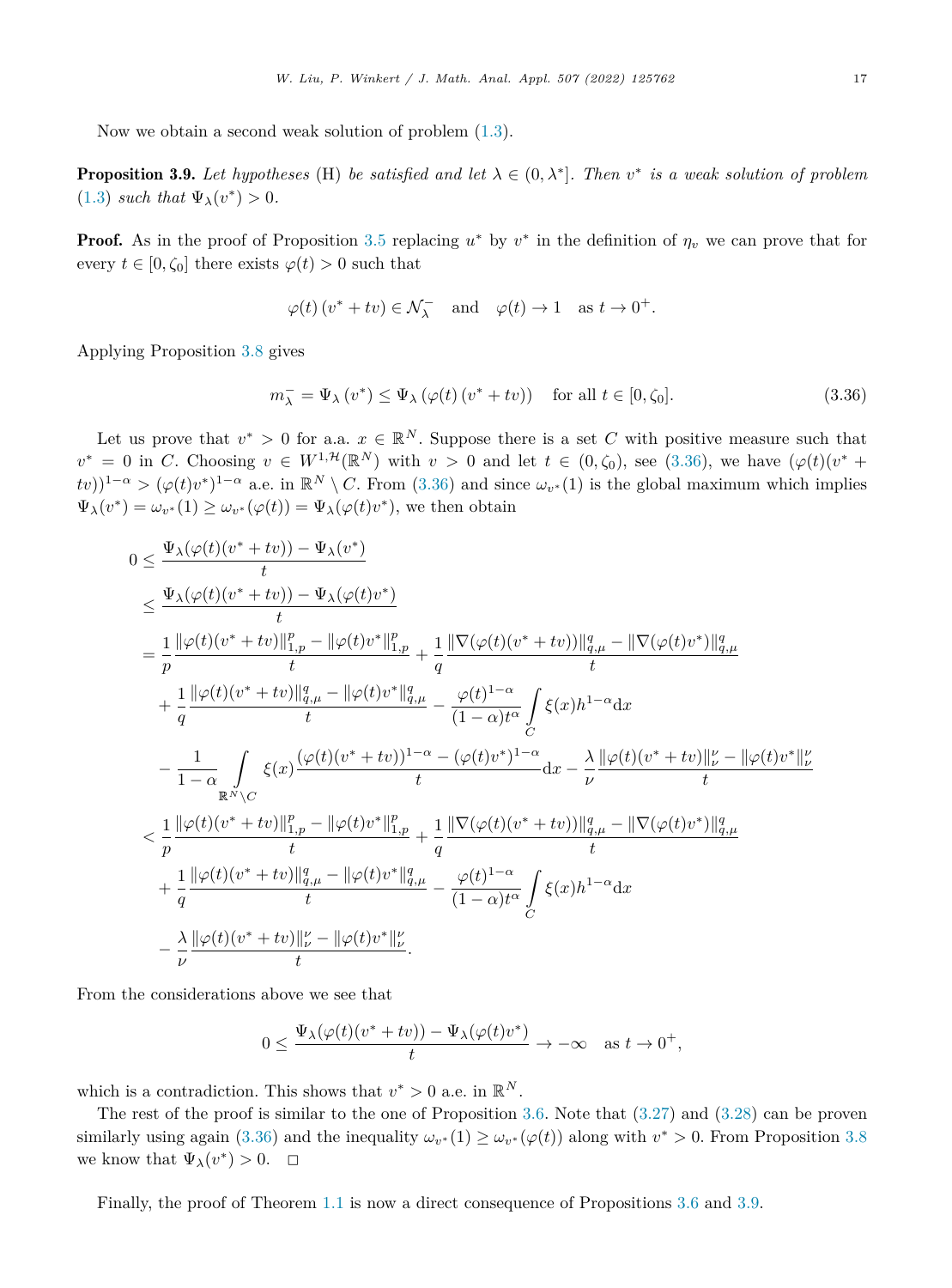### <span id="page-17-0"></span>Acknowledgment

W. Liu was supported by the NNSF of China (Grant No. 11961030).

### References

- [1] A. Bahrouni, V.D. [Rădulescu,](http://refhub.elsevier.com/S0022-247X(21)00841-6/bibA1F73E2C700372029EBE1731D09913CEs1) D.D. Repovš, Double phase transonic flow problems with variable growth: nonlinear patterns and stationary waves, [Nonlinearity](http://refhub.elsevier.com/S0022-247X(21)00841-6/bibA1F73E2C700372029EBE1731D09913CEs1) 32 (7) (2019) 2481–2495.
- [2] A. Bahrouni, V.D. [Rădulescu,](http://refhub.elsevier.com/S0022-247X(21)00841-6/bib4B1E9B7C07A4A09BCFA655D15DC5A362s1) P. Winkert, Double phase problems with variable growth and convection for the Baouendi-Grushin [operator,](http://refhub.elsevier.com/S0022-247X(21)00841-6/bib4B1E9B7C07A4A09BCFA655D15DC5A362s1) Z. Angew. Math. Phys. 71 (6) (2020) 183.
- [3] G. Barletta, E. [Tornatore,](http://refhub.elsevier.com/S0022-247X(21)00841-6/bib6281C3B784416F63F919945AC757565Cs1) Elliptic problems with convection terms in Orlicz spaces, J. Math. Anal. Appl. 495 (2) (2021) [124779.](http://refhub.elsevier.com/S0022-247X(21)00841-6/bib6281C3B784416F63F919945AC757565Cs1)
- [4] P. Baroni, M. Colombo, G. Mingione, Harnack inequalities for double phase [functionals,](http://refhub.elsevier.com/S0022-247X(21)00841-6/bib8B1C3E8D71D67FEBEFF684812E2710F3s1) Nonlinear Anal. 121 (2015) [206–222.](http://refhub.elsevier.com/S0022-247X(21)00841-6/bib8B1C3E8D71D67FEBEFF684812E2710F3s1)
- [5] P. Baroni, M. Colombo, G. Mingione, Regularity for general [functionals](http://refhub.elsevier.com/S0022-247X(21)00841-6/bibB24C49D8440ED993BC2B4769467DD68Es1) with double phase, Calc. Var. Partial Differ. Equ. 57 (2) [\(2018\)](http://refhub.elsevier.com/S0022-247X(21)00841-6/bibB24C49D8440ED993BC2B4769467DD68Es1) 62.
- [6] V. Benci, P. D'Avenia, D. Fortunato, L. Pisani, Solitons in several space [dimensions:](http://refhub.elsevier.com/S0022-247X(21)00841-6/bib38BA33741B03DD05D1BE044D933C0E5Es1) Derrick's problem and infinitely many [solutions,](http://refhub.elsevier.com/S0022-247X(21)00841-6/bib38BA33741B03DD05D1BE044D933C0E5Es1) Arch. Ration. Mech. Anal. 154 (4) (2000) 297–324.
- [7] M. Berger, Nonlinearity and Functional Analysis, Academic Press, New [York-London,](http://refhub.elsevier.com/S0022-247X(21)00841-6/bib00A3AB605FD9FCD12AF8357958406896s1) 1977.
- [8] S.-S. Byun, J. Oh, Regularity results for generalized double phase [functionals,](http://refhub.elsevier.com/S0022-247X(21)00841-6/bibADB25ABF46BBDABD69EBC6016643313Cs1) Anal. PDE 13 (5) (2020) 1269–1300.
- [9] Z.-Y. Chen, B. Ge, W.-S. Yuan, X.-F. Cao, Existence of solution for [double-phase](http://refhub.elsevier.com/S0022-247X(21)00841-6/bibB1A47FE504A8F2A78B0016B66C50AC08s1) problem with singular weights, Adv. Math. Phys. 2020 (2020) [5376013.](http://refhub.elsevier.com/S0022-247X(21)00841-6/bibB1A47FE504A8F2A78B0016B66C50AC08s1)
- [10] L. Cherfils, Y. Il'yasov, On the stationary solutions of generalized reaction diffusion equations with *p*&*q*[-Laplacian,](http://refhub.elsevier.com/S0022-247X(21)00841-6/bib5251F6AE4F3A597FB5DFB2260BE1E25As1) Commun. Pure Appl. Anal. 4 (1) [\(2005\)](http://refhub.elsevier.com/S0022-247X(21)00841-6/bib5251F6AE4F3A597FB5DFB2260BE1E25As1) 9–22.
- [11] F. [Colasuonno,](http://refhub.elsevier.com/S0022-247X(21)00841-6/bib39ADCCE93F1637A6293526A0A3FE859As1) M. Squassina, Eigenvalues for double phase variational integrals, Ann. Mat. Pura Appl. (4) 195 (6) (2016) [1917–1959.](http://refhub.elsevier.com/S0022-247X(21)00841-6/bib39ADCCE93F1637A6293526A0A3FE859As1)
- [12] M. Colombo, G. Mingione, Bounded [minimisers](http://refhub.elsevier.com/S0022-247X(21)00841-6/bibF5AB333105B1BECCF369EE202DB65297s1) of double phase variational integrals, Arch. Ration. Mech. Anal. 218 (1) (2015) [219–273.](http://refhub.elsevier.com/S0022-247X(21)00841-6/bibF5AB333105B1BECCF369EE202DB65297s1)
- [13] M. Colombo, G. Mingione, Regularity for double phase [variational](http://refhub.elsevier.com/S0022-247X(21)00841-6/bibF3818D8141B6F543EE00D360DD1CFC58s1) problems, Arch. Ration. Mech. Anal. 215 (2) (2015) [443–496.](http://refhub.elsevier.com/S0022-247X(21)00841-6/bibF3818D8141B6F543EE00D360DD1CFC58s1)
- [14] Á. Crespo-Blanco, L. Gasiński, P. Harjulehto, P. Winkert, A new class of double phase variable exponent problems: existence and uniqueness, [https://arxiv.org/abs/2103.08928.](https://arxiv.org/abs/2103.08928)
- [15] C. De Filippis, G. Palatucci, Hölder regularity for nonlocal double phase [equations,](http://refhub.elsevier.com/S0022-247X(21)00841-6/bib970C38F45B801D7847B08F5087DC1610s1) J. Differ. Equ. 267 (1) (2019) 547–586.
- [16] S. El Manouni, G. Marino, P. Winkert, Existence results for double phase problems [depending](http://refhub.elsevier.com/S0022-247X(21)00841-6/bibC8BFC6D6CA14ACE099ABD69962553711s1) on Robin and Steklov eigenvalues for the *p*[-Laplacian,](http://refhub.elsevier.com/S0022-247X(21)00841-6/bibC8BFC6D6CA14ACE099ABD69962553711s1) Adv. Nonlinear Anal. 11 (1) (2022) 304–320.
- [17] C. Farkas, P. Winkert, An existence result for singular Finsler double phase [problems,](http://refhub.elsevier.com/S0022-247X(21)00841-6/bibA10D5F9EDB973900BEDC8FF825FC40ECs1) J. Differ. Equ. 286 (2021) 455–473.
- [18] C. Farkas, A. Fiscella, P. Winkert, Singular Finsler double phase problems with nonlinear boundary condition, Adv. Nonlinear Stud. (2021), [https://doi.org/10.1515/ans-2021-2143.](https://doi.org/10.1515/ans-2021-2143)
- [19] L. Gasiński, N.S. Papageorgiou, Constant sign and nodal solutions for superlinear double phase problems, Adv. Calc. Var. (2021), <https://doi.org/10.1515/acv-2019-0040>.
- [20] L. Gasiński, P. Winkert, Constant sign solutions for double phase problems with superlinear [nonlinearity,](http://refhub.elsevier.com/S0022-247X(21)00841-6/bib754C982463FADCD2E58BDE6D76C2F6F4s1) Nonlinear Anal. 195 (2020) [111739.](http://refhub.elsevier.com/S0022-247X(21)00841-6/bib754C982463FADCD2E58BDE6D76C2F6F4s1)
- [21] L. Gasiński, P. Winkert, Existence and [uniqueness](http://refhub.elsevier.com/S0022-247X(21)00841-6/bibE049B05C7F917C86F6B0170FFB127F39s1) results for double phase problems with convection term, J. Differ. Equ. 268 (8) (2020) [4183–4193.](http://refhub.elsevier.com/S0022-247X(21)00841-6/bibE049B05C7F917C86F6B0170FFB127F39s1)
- [22] L. Gasiński, P. Winkert, Sign changing solution for a double phase problem with nonlinear [boundary](http://refhub.elsevier.com/S0022-247X(21)00841-6/bib8ED66C7CB62BC93428DADF80EBD1F433s1) condition via the Nehari manifold, J. Differ. Equ. 274 (2021) [1037–1066.](http://refhub.elsevier.com/S0022-247X(21)00841-6/bib8ED66C7CB62BC93428DADF80EBD1F433s1)
- [23] P. Harjulehto, P. Hästö, Orlicz Spaces and [Generalized](http://refhub.elsevier.com/S0022-247X(21)00841-6/bibA02BC58A3CD97A52285914AE4BAC67FFs1) Orlicz Spaces, Springer, Cham, 2019.
- [24] W. Liu, G. Dai, Existence and [multiplicity](http://refhub.elsevier.com/S0022-247X(21)00841-6/bibB61C2838707CF19588F49A350475076Fs1) results for double phase problem, J. Differ. Equ. 265 (9) (2018) 4311–4334.
- [25] W. Liu, G. Dai, Three ground state [solutions](http://refhub.elsevier.com/S0022-247X(21)00841-6/bib183EC4D7B0E2021BF1AF494071D8DDCBs1) for double phase problem, J. Math. Phys. 59 (12) (2018) 121503.
- [26] W. Liu, G. Dai, [Multiplicity](http://refhub.elsevier.com/S0022-247X(21)00841-6/bibD588331561620FB2561F7FCD587591C8s1) results for double phase problems in  $\mathbb{R}^N$ , J. Math. Phys. 61 (9) (2020) 091508.
- [27] W. Liu, G. Dai, N.S. Papageorgiou, P. Winkert, Existence of solutions for singular double phase problems via the Nehari manifold method, [https://arxiv.org/abs/2101.00593.](https://arxiv.org/abs/2101.00593)
- [28] P. Marcellini, Regularity of minimizers of integrals of the calculus of variations with [nonstandard](http://refhub.elsevier.com/S0022-247X(21)00841-6/bib8E656B91D3CFC7069EDFA34189B3C974s1) growth conditions, Arch. Ration. Mech. Anal. 105 (3) (1989) [267–284.](http://refhub.elsevier.com/S0022-247X(21)00841-6/bib8E656B91D3CFC7069EDFA34189B3C974s1)
- [29] P. Marcellini, Regularity and existence of solutions of elliptic equations with *p, q*-growth [conditions,](http://refhub.elsevier.com/S0022-247X(21)00841-6/bib620DCCFBC15E31D4ABEC002E9BA9B683s1) J. Differ. Equ. 90 (1) [\(1991\)](http://refhub.elsevier.com/S0022-247X(21)00841-6/bib620DCCFBC15E31D4ABEC002E9BA9B683s1) 1–30.
- [30] G. Marino, P. Winkert, Existence and [uniqueness](http://refhub.elsevier.com/S0022-247X(21)00841-6/bib7A2B2C8046EBDCB22855DB28D2BD573Es1) of elliptic systems with double phase operators and convection terms, J. Math. Anal. Appl. 492 (1) (2020) [124423.](http://refhub.elsevier.com/S0022-247X(21)00841-6/bib7A2B2C8046EBDCB22855DB28D2BD573Es1)
- [31] J. Musielak, Orlicz Spaces and Modular Spaces, [Springer-Verlag,](http://refhub.elsevier.com/S0022-247X(21)00841-6/bib6EDC75EAF827CF1E4172B0AB0D0702F6s1) Berlin, 1983.
- [32] Z. Nehari, On a class of nonlinear [second-order](http://refhub.elsevier.com/S0022-247X(21)00841-6/bib78002CFE91AB3B130B8C91E3EAD12EA2s1) differential equations, Trans. Am. Math. Soc. 95 (1960) 101–123.
- [33] Z. Nehari, [Characteristic](http://refhub.elsevier.com/S0022-247X(21)00841-6/bib3FDF2D4BDF84CE3548B704F66DB1340Fs1) values associated with a class of non-linear second-order differential equations, Acta Math. 105 (1961) [141–175.](http://refhub.elsevier.com/S0022-247X(21)00841-6/bib3FDF2D4BDF84CE3548B704F66DB1340Fs1)
- [34] J. Ok, Partial regularity for general systems of double phase type with continuous [coefficients,](http://refhub.elsevier.com/S0022-247X(21)00841-6/bibA4D654C14F37DE4E75D656E9A4FC101Cs1) Nonlinear Anal. 177 (2018) [673–698.](http://refhub.elsevier.com/S0022-247X(21)00841-6/bibA4D654C14F37DE4E75D656E9A4FC101Cs1)
- [35] J. Ok, Regularity for double phase problems under additional integrability [assumptions,](http://refhub.elsevier.com/S0022-247X(21)00841-6/bib9C213F7CAE31A9ED793404423B01EF72s1) Nonlinear Anal. 194 (2020) 111408.